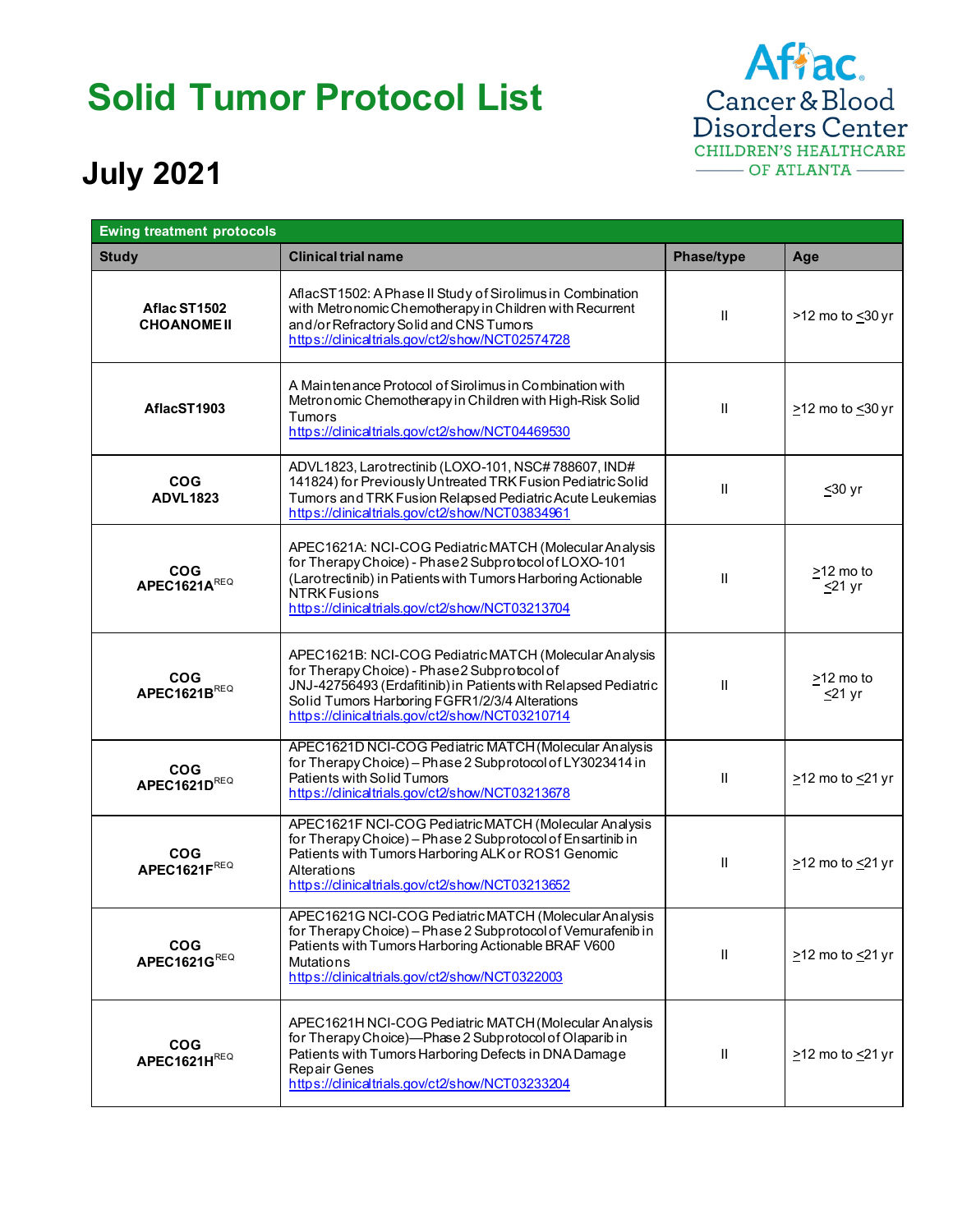| <b>COG</b><br><b>APEC1621IREQ</b> | APEC1621I NCI-COG Pediatric MATCH (Molecular Analysis<br>for Therapy Choice)-Phase 2 Subprotocol of Palbociclib in<br>Patients with Tumors Harboring Activating Alterations in Cell<br><b>Cycle Genes</b><br>https://clinicaltrials.gov/ct2/show/NCT03526250                              | $\mathbf{I}$ | $\geq$ 12 mo to $\leq$ 21 yr |
|-----------------------------------|-------------------------------------------------------------------------------------------------------------------------------------------------------------------------------------------------------------------------------------------------------------------------------------------|--------------|------------------------------|
| <b>COG</b><br><b>ADVL1721</b>     | A Non-randomized, Open-label, Multi-center, Phase I/II Study<br>of PI3K Inhibitor Copanlisib in Pediatric Patients with<br>Relapsed/Refractory Solid Tumors or Lymphoma<br>https://clinicaltrials.gov/ct2/show/NCT03458728                                                                | 1/11         | $\geq$ 6 mo to $\leq$ 21 yr  |
| Ignyta<br>RXDX-101-03             | A Phase I/Ib, Open-Label, Dose-Escalation and Expansion<br>Study of Entrectinib (RXDX-101) in Children and Adolescents<br>with Recurrentor Refractory Solid Tumors and Primary CNS<br>Tumors<br>https://clinicaltrials.gov/ct2/show/NCT02650401                                           | I/Ib         | $\geq$ 2 to<br>$-22$ yr      |
| LOXO-EXT-17005                    | LOXO-EXT-17005: A Phase 1/2 Study of the TRK Inhibitor<br>LOXO-195 in Adult and Pediatric Subjects with Previously<br><b>Treated NTRK Fusion Cancers</b><br>https://clinicaltrials.gov/ct2/show/NCT03215511                                                                               | 1/11         | $\geq$ 1 mo                  |
| <b>COG</b><br><b>ADVL1414</b>     | ADVL1414, A Phase 1 Study of Selinexor (KPT-330, IND#<br>125052), A Selective XPO1 Inhibitor, in Recurrent and<br>Refractory Pediatric Solid Tumors, including CNS Tumors<br>https://dinicaltrials.gov/ct2/show/NCT02323880                                                               |              | $\geq$ 12 mo to $\leq$ 21 yr |
| <b>COG</b><br><b>ADVL1514</b>     | ADVL1514, A Phase 1 Study of ABI-009 (Nab-Rapamycin)<br>(IND#133537) in Pediatric Patients with Recurrent or<br>Refractory Solid Tumors, Including CNS Tumors as a Single<br>Agent and in Combination with Temozolomide and Irinotecan<br>https://clinicaltrials.gov/ct2/show/NCT02975882 |              | $\geq$ 12 mo to $\leq$ 21 yr |
| <b>COG</b><br><b>ADVL1921</b>     | Phase 1 Study to Evaluate the Safety and Pharmacokinetics of<br>Palbociclib (Ibrance®) in Combination with Irinotecan and<br>Temozolomide in Pediatric Patients with Recurrent or<br>Refractory Solid Tumors<br>https://clinicaltrials.gov/ct2/show/NCT03709680                           |              | $\geq$ to<br>$-21$ yr        |
| AflacST1501                       | Aflac ST1501, A Phase I Study of Abemaciclib in Children with<br>Newly Diagnosed Diffuse Infrinsic Pontine Glioma and in<br>Children with Recurrent and Refractory Solid Tumors Including<br>Malignant Brain Tumors<br>https://clinicaltrials.gov/ct2/show/NCT02644460                    |              | $≥2$ to<br>$\leq$ 25 yr      |
| AflacST1603 GemAbrax              | AflacST1603: A Phase 1 Study Using Nab-paclitaxel<br>(Abraxane®) in Combination with Gemcitabine for Pediatric<br>Relapsed and Refractory Solid Tumors<br>https://dinicaltrials.gov/ct2/show/NCT03507491                                                                                  |              | $\geq$ 6 mo to $\leq$ 30 yr  |
| <b>AbbVie</b><br>M13-833          | A Phase 1 Study of the Safety and Pharmacokinetics of<br>Venetoclax in Pediatric and Young Adult Patients with<br>Relapsed or Refractory Malignancies<br>https://clinicaltrials.gov/ct2/show/NCT03236857                                                                                  |              | $<$ 25 yr                    |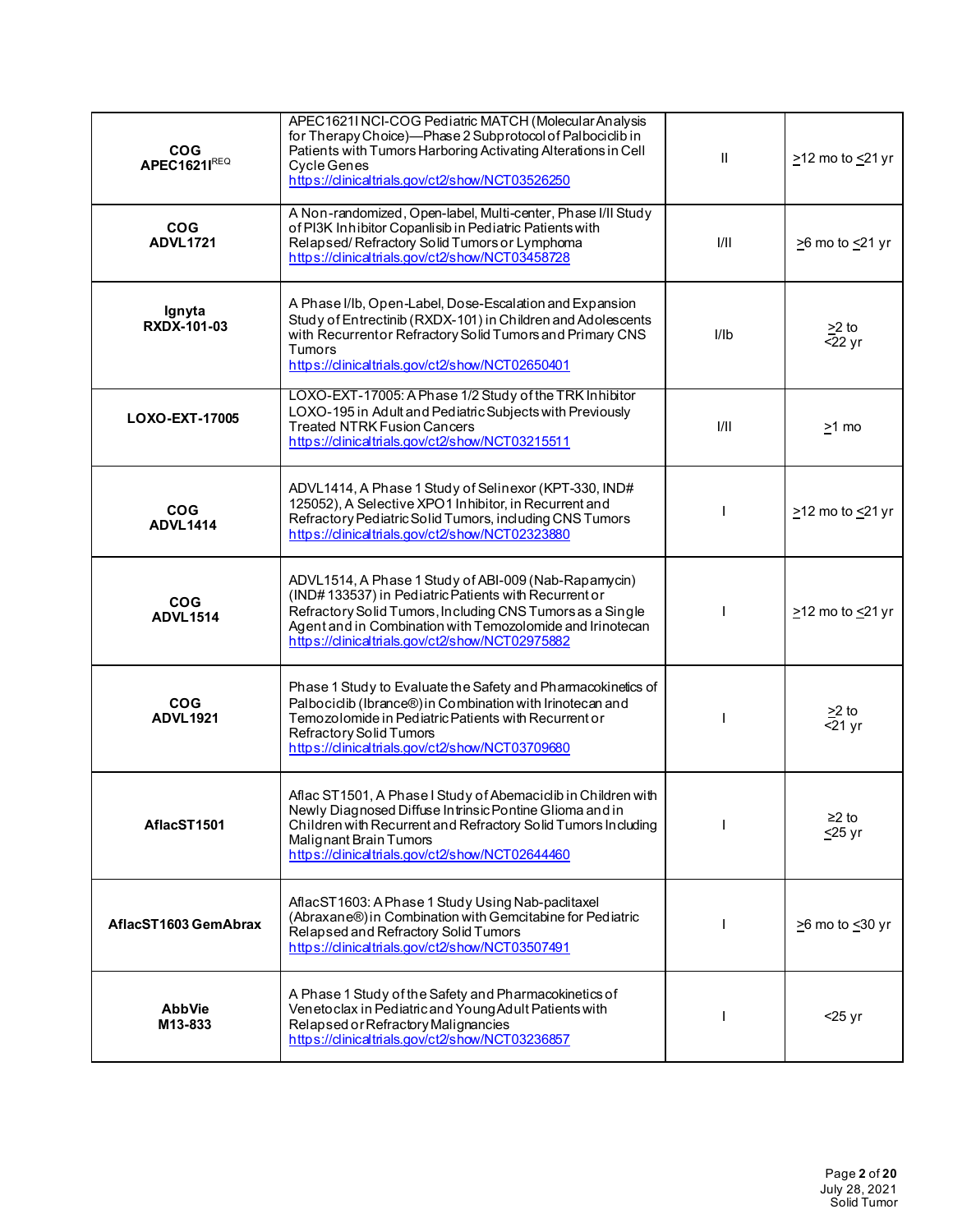| <b>UCSD Cabozantinib cisRA</b>                    | A National Phase I Study of Cabozantinib in Combination with<br>13-cis-Retinoic Acid in Children with Relapsed or Refractory<br>Solid Tumors<br>https://clinicaltrials.gov/ct2/show/NCT03611595                                                                      |                     | >2 to<br>$\overline{\leq}26$ yr                                                                       |
|---------------------------------------------------|----------------------------------------------------------------------------------------------------------------------------------------------------------------------------------------------------------------------------------------------------------------------|---------------------|-------------------------------------------------------------------------------------------------------|
| <b>IMPACT</b>                                     | Informational Meetings for Planning And Coordinating<br>Treatment (IMPACT)                                                                                                                                                                                           | Ш                   | $\geq$ 1 to <18 yr                                                                                    |
|                                                   | Ewing biology, supportive treatment and non-therapeutic protocols                                                                                                                                                                                                    |                     |                                                                                                       |
| <b>Study</b>                                      | <b>Clinical trial name</b>                                                                                                                                                                                                                                           | Phase/type          | Age                                                                                                   |
| AflacPM1702                                       | Aflac Precision Medicine Program (APMP) Study                                                                                                                                                                                                                        | Non-therapeutic     | $30$ yr                                                                                               |
| <b>CCPS</b>                                       | Childhood Cancer Predisposition Study (CCPS)<br>https://clinicaltrials.gov/ct2/show/NCT04511806                                                                                                                                                                      | Non-<br>therapeutic | <21 yr primary<br>subj                                                                                |
| <b>NCICOVID</b>                                   | NCI COVID-19 in Cancer Patients Study (NCCAPS):<br>A Longitudinal Natural History Study<br>https://dinicaltrials.gov/ct2/show/NCT04387656                                                                                                                            | Non-<br>therapeutic | Any age                                                                                               |
| <b>COG</b><br>ALTE03N1                            | Key Adverse Events after Childhood Cancer (cardiac, stroke,<br>secondary malign)/closed to AVN patients as of 11-26-08<br>https://dinicaltrials.gov/ct2/show/NCT00082745                                                                                             | Non-<br>therapeutic | $\leq$ 21 yr at dx                                                                                    |
| <b>COG</b><br>ALTE05N1                            | Umbrella Long-Term Follow-Up Protocol<br>https://clinicaltrials.gov/ct2/show/NCT00736749                                                                                                                                                                             | Non-therapeutic     | Any age                                                                                               |
| <b>DFHCC ctDNA</b>                                | Evaluation of ctDNA as a Prognostic Biomarker for Patients<br>with Newly Diagnosed Localized Ewing Sarcoma or<br>Osteosarcoma                                                                                                                                        | Non-<br>therapeutic | $\geq$ 12 mo                                                                                          |
| <b>Telehealth Home-based</b><br><b>Transition</b> | Development and Pilot of a Telehealth Home-based Transition<br>Intervention for Pediatric and Young Adults with Cancer                                                                                                                                               | Non-<br>therapeutic | <u>&lt;</u> 29 yr                                                                                     |
| Neuroblastoma treatment protocols                 |                                                                                                                                                                                                                                                                      |                     |                                                                                                       |
| <b>Study</b>                                      | <b>Clinical trial name</b>                                                                                                                                                                                                                                           | Phase/type          | Age                                                                                                   |
| <b>COG</b><br><b>ANBL1232REQ</b>                  | Utilizing Response- and Biology-based Risk Factors to Guide<br>Therapy in Patients with Non-high-Risk Neuroblastoma<br>https://clinicaltrials.gov/ct2/show/NCT02176967                                                                                               | III                 | <12 mo at diag<br>with INRG Stage<br>L1<br><18 mo at diag<br>with INRG Stage<br>L2 or Stage Ms<br>nbl |
| <b>COG</b><br><b>ANBL1531</b>                     | ANBL1531: A Phase 3 Study of <sup>131</sup> I-Metaiodobenzylguanidine<br>(131-I-MIBG) or Crizotinib Added to Intensive Therapy for<br>Children with Newly Diagnosed High-risk Neuroblastoma<br>(NBL) (IND#134379)<br>https://clinicaltrials.gov/ct2/show/NCT03126916 | III                 | >365 days to <30<br>yr                                                                                |
| Aflac ST1502<br><b>CHOANOME II</b>                | AflacST1502: A Phase II Study of Sirolimus in Combination<br>with Metronomic Chemotherapy in Children with Recurrent<br>and/or Refractory Solid and CNS Tumors<br>https://clinicaltrials.gov/ct2/show/NCT02574728                                                    | Ш                   | $>12$ mo to<br>≤30 yr                                                                                 |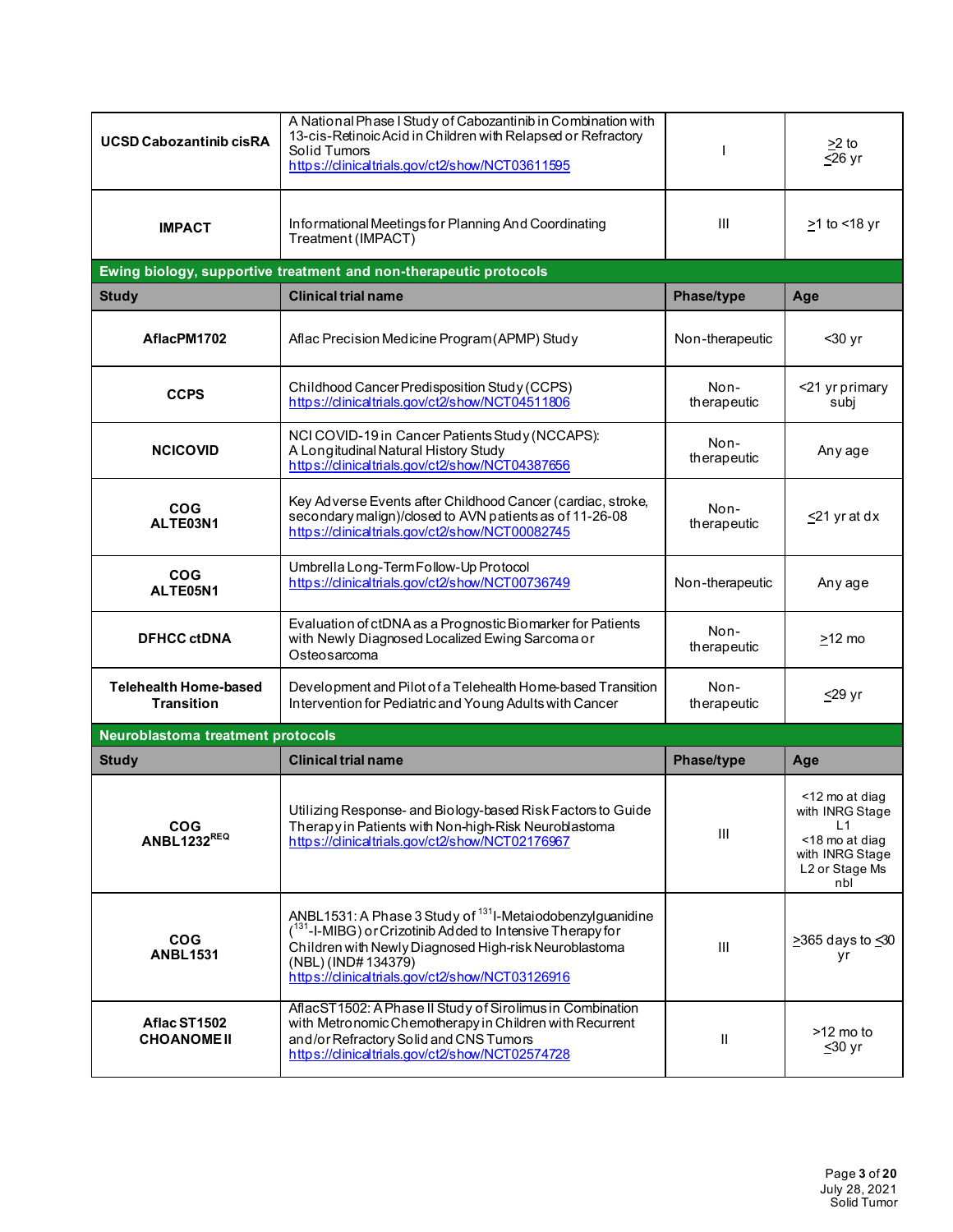| AflacST1903                   | A Maintenance Protocol of Sirolimus in Combination with<br>Metronomic Chemotherapy in Children with High-Risk Solid<br>Tumors<br>https://dinicaltrials.gov/ct2/show/NCT04469530                                                                                               | $\mathbf{II}$ | $\geq$ 12 mo to $\leq$ 30 yr      |
|-------------------------------|-------------------------------------------------------------------------------------------------------------------------------------------------------------------------------------------------------------------------------------------------------------------------------|---------------|-----------------------------------|
| <b>COG</b><br><b>ADVL1823</b> | ADVL1823, Larotrectinib (LOXO-101, NSC#788607, IND#<br>141824) for Previously Untreated TRK Fusion Pediatric Solid<br>Tumors and TRK Fusion Relapsed Pediatric Acute Leukemias<br>https://clinicaltrials.gov/ct2/show/NCT03834961                                             | Ш             | $≤30$ yr                          |
| <b>COG</b><br><b>ANBL1821</b> | ANBL1821: A Phase 2 Randomized Study of Irinotecan/<br>Temozolomide/Dinutuximab with or without Eflomithine<br>(DFMO) (IND#141913) in Children with Relapsed, Refractory<br>or Progressive Neuroblastoma<br>https://clinicaltrials.gov/ct2/show/NCT03794349                   | Ш             | $\geq$ 1 yr                       |
| <b>COG</b><br>APEC1621AREQ    | APEC1621A: NCI-COG Pediatric MATCH (Molecular Analysis<br>for Therapy Choice) - Phase 2 Subprotocol of LOXO-101<br>(Larotrectinib) in Patients with Tumors Harboring Actionable<br>NTRK Fusions<br>https://clinicaltrials.gov/ct2/show/NCT03213704                            | Ш             | $\geq$ 12 mo to<br><u>≤</u> 21 yr |
| <b>COG</b><br>APEC1621BREQ    | APEC1621B: NCI-COG Pediatric MATCH (Molecular Analysis<br>for Therapy Choice) - Phase 2 Subprotocol of JNJ-42756493<br>(Erdafitinib) in Patients with Relapsed Pediatric Solid Tumors<br>Harboring FGFR1/2/3/4 Alterations<br>https://clinicaltrials.gov/ct2/show/NCT03210714 | $\mathbf{I}$  | $\geq$ 12 mo to<br>$\leq$ 21 yr   |
| <b>COG</b><br>APEC1621DREQ    | APEC1621D NCI-COG Pediatric MATCH (Molecular Analysis<br>for Therapy Choice) - Phase 2 Subprotocol of LY3023414 in<br>Patients with Solid Tumors<br>https://clinicaltrials.gov/ct2/show/NCT03213678                                                                           | Ш             | $\geq$ 12 mo to $\leq$ 21 yr      |
| <b>COG</b><br>APEC1621FREQ    | APEC1621F NCI-COG Pediatric MATCH (Molecular Analysis<br>for Therapy Choice) - Phase 2 Subprotocol of Ensartinib in<br>Patients with Tumors Harboring ALK or ROS1 Genomic<br>Alterations<br>https://clinicaltrials.gov/ct2/show/NCT03213652                                   | $\mathbf{I}$  | $\geq$ 12 mo to $\leq$ 21 yr      |
| <b>COG</b><br>APEC1621GREQ    | APEC1621G NCI-COG Pediatric MATCH (Molecular Analysis<br>for Therapy Choice) - Phase 2 Subprotocol of Vemurafenib in<br>Patients with Tumors Harboring Actionable BRAF V600<br><b>Mutations</b><br>https://dinicaltrials.gov/ct2/show/NCT03220035                             | Ш             | $\geq$ 12 mo to $\leq$ 21 yr      |
| <b>COG</b><br>APEC1621HREQ    | APEC1621H NCI-COG Pediatric MATCH (Molecular Analysis<br>for Therapy Choice)-Phase 2 Subprotocol of Olaparib in<br>Patients with Tumors Harboring Defects in DNA Damage<br><b>Repair Genes</b><br>https://clinicaltrials.gov/ct2/show/NCT03233204                             | Ш             | $\geq$ 12 mo to $\leq$ 21 yr      |
| <b>COG</b><br>APEC1621IREQ    | APEC1621I NCI-COG Pediatric MATCH (Molecular Analysis<br>for Therapy Choice)-Phase 2 Subprotocol of Palbociclib in<br>Patients with Tumors Harboring Activating Alterations in Cell<br>Cycle Genes<br>https://clinicaltrials.gov/ct2/show/NCT03526250                         | Ш             | $\geq$ 12 mo to $\leq$ 21 yr      |
| <b>COG</b><br><b>ADVL1721</b> | A Non-randomized, Open-label, Multi-center, Phase I/II Study<br>of PI3K Inhibitor Copanlisib in Pediatric Patients with<br>Relapsed/Refractory Solid Tumors or Lymphoma<br>https://clinicaltrials.gov/ct2/show/NCT03458728                                                    | 1/11          | $\geq$ 6 mo to $\leq$ 21 yr       |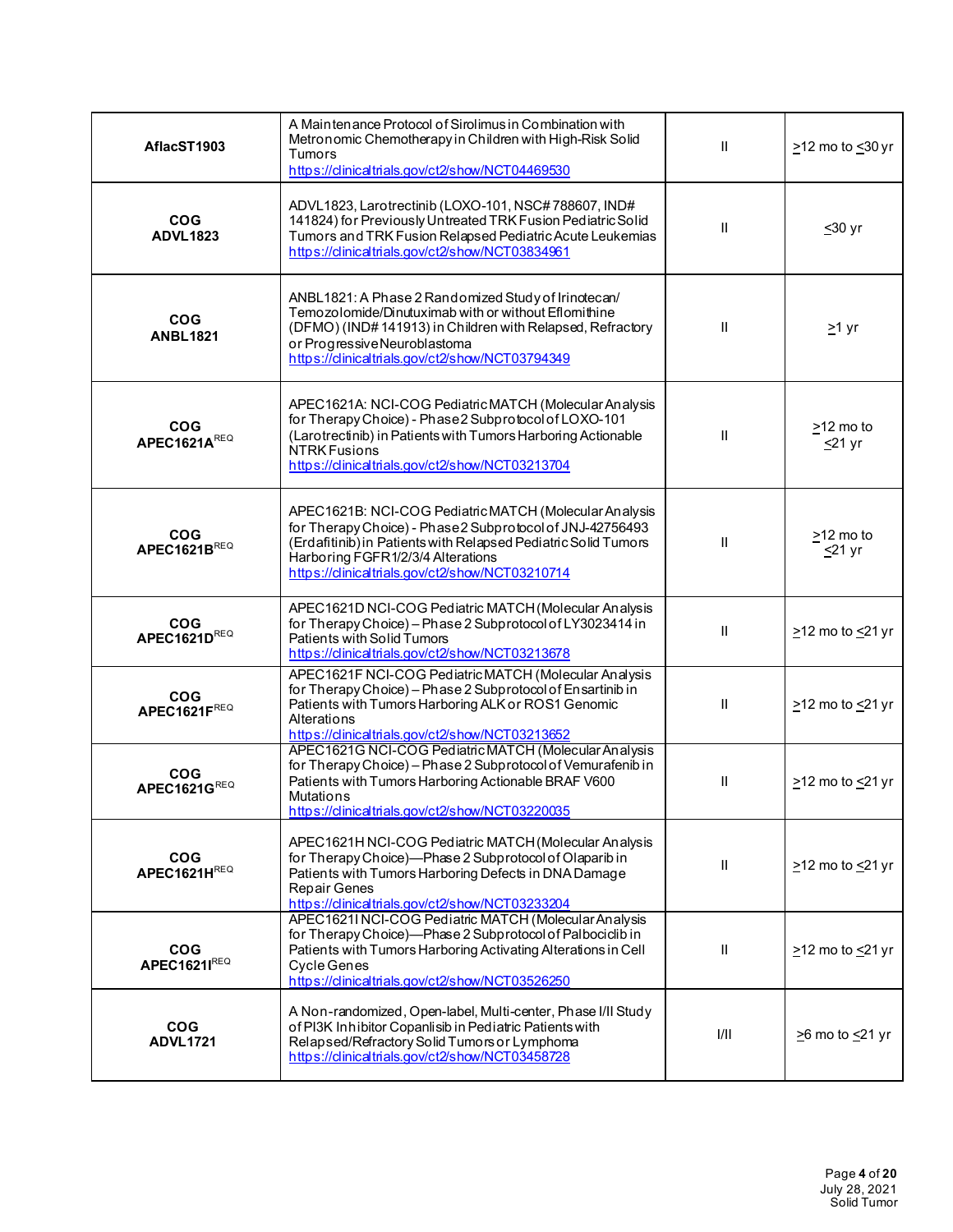| Ignyta<br>RXDX-101-03          | A Phase I/Ib, Open-Label, Dose-Escalation and Expansion<br>Study of Entrectinib (RXDX-101) in Children and Adolescents<br>with Recurrentor Refractory Solid Tumors and Primary CNS<br>Tumors<br>https://clinicaltrials.gov/ct2/show/NCT02650401                        | I/Ib | $\geq$ 2 to<br>$-22$ yr           |
|--------------------------------|------------------------------------------------------------------------------------------------------------------------------------------------------------------------------------------------------------------------------------------------------------------------|------|-----------------------------------|
| LOXO-EXT-17005                 | LOXO-EXT-17005: A Phase 1/2 Study of the TRK Inhibitor<br>LOXO-195 in Adult and Pediatric Subjects with Previously<br><b>Treated NTRK Fusion Cancers</b><br>https://clinicaltrials.gov/ct2/show/NCT03215511                                                            | VII. | $\geq$ 1 mo                       |
| <b>NANT</b><br>2013-01         | NANT 2013-01: A Phase I Dose Escalation Study of<br>Autologous Expanded Natural Killer (NK) Cells for<br>Immun otherapy of Relapsed Refractory Neuroblastoma with<br>Dinutuximab +/- Lenalidomide<br>https://clinicaltrials.gov/ct2/show/NCT02573896                   |      | $≤30$ yr                          |
| <b>NANT</b><br>2015-02REQ      | NANT 2015-02: Phase 1 Study of Lorlatinib (PF-06463922),<br>an Oral Small Molecule In hibitor of ALK/ROS1, for Patients<br>with ALK-driven Relapsed or Refractory Neuroblastoma<br>https://dinicaltrials.gov/ct2/show/NCT03107988                                      |      | $\geq$ 12 mo                      |
| <b>NANT</b><br>2017-01 REQ     | NANT 2017-01: A Phase I Study of <sup>131</sup> I-MIBG with<br>Dinutuximab for Relapsed/Refractory Neuroblastoma (IND#<br>137554)<br>https://clinicaltrials.gov/ct2/show/NCT03332667                                                                                   |      | $\geq$ 1 to<br>$-30$ yr           |
| AflacST1501                    | Aflac ST1501, A Phase I Study of Abemaciclib in Children with<br>Newly Diagnosed Diffuse Intrinsic Pontine Glioma and in<br>Children with Recurrent and Refractory Solid Tumors Including<br>Malignant Brain Tumors<br>https://clinicaltrials/gov/ct2/show/NCT02644460 |      | $\geq$ 2 to<br>$\leq$ 25 yr       |
| AflacST1603 GemAbrax           | AflacST1603: A Phase 1 Study Using Nab-paclitaxel<br>(Abraxane®) in Combination with Gemcitabine for Pediatric<br>Relapsed and Refractory Solid Tumors<br>https://dinicaltrials.gov/ct2/show/NCT038507491                                                              |      | $\geq$ 6 mo to $\leq$ 30 yr       |
| <b>AbbVie</b><br>M13-833       | A Phase 1 Study of the Safety and Pharmacokinetics of<br>Venetoclax in Pediatric and Young Adult Patients with<br>Relapsed or Refractory Malignancies<br>https://dinicaltrials.gov/ct2/show/NCT03236857                                                                |      | $<$ 25 yr                         |
| <b>COG</b><br><b>ADVL1921</b>  | Phase 1 Study to Evaluate the Safety and Pharmacokinetics of<br>Palbociclib (Ibrance®) in Combination with Irinotecan and<br>Temozolomide in Pediatric Patients with Recurrent or<br>Refractory Solid Tumors<br>https://clinicaltrials.gov/ct2/show/NCT03709680        |      | $\geq$ to<br>$\overline{5}$ 21 yr |
| <b>UCSD Cabozantinib cisRA</b> | A National Phase I Study of Cabozantinib in Combination with<br>13-cis-Retinoic Acid in Children with Relapsed or Refractory<br>Solid Tumors<br>https://clinicaltrials.gov/ct2/show/NCT03611595                                                                        |      | $>2$ to<br>$≤26$ yr               |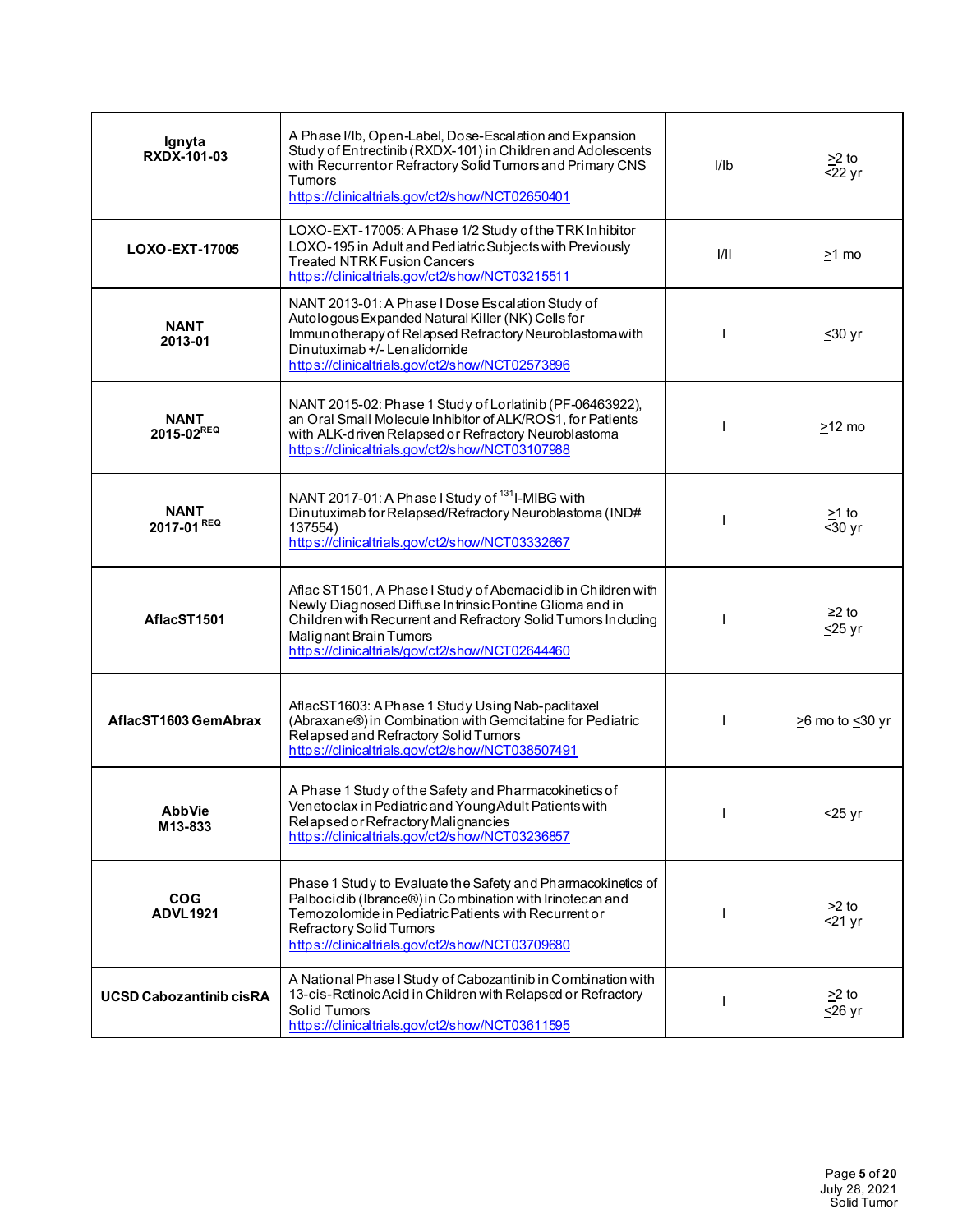| <b>COG</b><br>ANBL19P1   | ANBL19P1, A Pilot Study of Dinutuximab, Sargramostim<br>(GM-CSF), and Isotretinoin in Combination with Irinotecan and<br>Temozolomide in the Post-Consolidation Setting for High-Risk<br>Neuroblastoma                                                           | Pilot                     | $31 yr$                         |
|--------------------------|------------------------------------------------------------------------------------------------------------------------------------------------------------------------------------------------------------------------------------------------------------------|---------------------------|---------------------------------|
| <b>MIBG Access</b>       | An Open Label, Expanded Access Protocol Using<br><sup>131</sup> I-Metaiodobenzylguanidine ( <sup>131</sup> I-MIBG) Therapy in Patients<br>with Refractory Neuroblastoma, Pheochromocytoma, or<br>Paragangioma<br>https://clinicaltrials.gov/ct2/show/NCT03015844 | Access to MIBG<br>therapy | $>12$ mo                        |
|                          | Neuroblastoma biology, supportive treatment and non-therapeutic protocols                                                                                                                                                                                        |                           |                                 |
| <b>Study</b>             | <b>Clinical trial name</b>                                                                                                                                                                                                                                       | Phase/type                | Age                             |
| AflacPM1702              | Aflac Precision Medicine Program (APMP) Study                                                                                                                                                                                                                    | Non-therapeutic           | $30$ yr                         |
| <b>CCPS</b>              | Childhood Cancer Predisposition Study (CCPS)<br>https://clinicaltrials.gov/ct2/show/NCT04511806                                                                                                                                                                  | Non-<br>therapeutic       | <21 yr primary<br>subj          |
| <b>NCICOVID</b>          | NCI COVID-19 in Cancer Patients Study (NCCAPS):<br>A Longitudinal Natural History Study<br>https://dinicaltrials.gov/ct2/show/NCT04387656                                                                                                                        | Non-<br>therapeutic       | Any age                         |
| <b>COG</b><br>APEC14B1   | APEC14B1: The Project: Everychild Protocol: A Registry,<br>Eligibility Screening, Biology and Outcome Study<br>https://dinicaltrial.gov/ct2/show/NCT02402244                                                                                                     | Non-<br>therapeutic       | $\leq$ 25 yr                    |
| <b>COG</b><br>APEC1621SC | APEC1621SC: NCI-COG Pediatric MATCH (Molecular<br>Analysis for Therapy Choice) Screening Protocol<br>https://clinicaltrial.gov/ct2/show/NCT03155620                                                                                                              | <b>NA</b>                 | $\geq$ 12 mo to $\leq$ 21 yr    |
| <b>COG ANBL00B1</b>      | Neuroblastoma Biology Studies<br>https://clinicaltrials.gov/ct2/show/NCT00904241                                                                                                                                                                                 | Biology                   | $31 yr$                         |
| <b>NANT</b><br>2004-05   | Neuroblastoma Biology Study<br>(Any patient with high risk neuroblastoma who is not enrolled<br>on a COG frontline therapeutic study is eligible if undergoing a<br>disease evaluation.)                                                                         | Biology                   | >31 days                        |
| <b>COG</b><br>ALTE03N1   | Key Adverse Events after Childhood Cancer (cardiac, stroke,<br>secondary malign)/(closed to AVN patients as of 11-26-08)<br>https://clinicaltrials.gov/ct2/show/NCT00082745                                                                                      | Non-<br>therapeutic       | $\leq$ 21 yr at dx              |
| <b>COG</b><br>ALTE05N1   | Umbrella Long-Term Follow-Up Protocol<br>https://clinicaltrials.gov/ct2/show/NCT00736749                                                                                                                                                                         | Non-therapeutic           | Any age                         |
| <b>COG</b><br>ALTE15N2   | ALTE15N2: LEAHRN (Late Effects After High-Risk<br>Neuroblastoma) Study<br>https://clinicaltrials.gov/ct2/show/NCT03057626                                                                                                                                        | Non-<br>therapeutic       | <u>&gt;</u> 5 yr                |
| AflacST17B1              | AflacST17B1: Immunophenotyping and Cytokine Profiling of<br>Patients Receiving Therapeutic 131I-MIBG for Relapsed/<br>Refractory Neuroblastoma                                                                                                                   | Biology                   | >1 to<br>$\overline{\leq}30$ yr |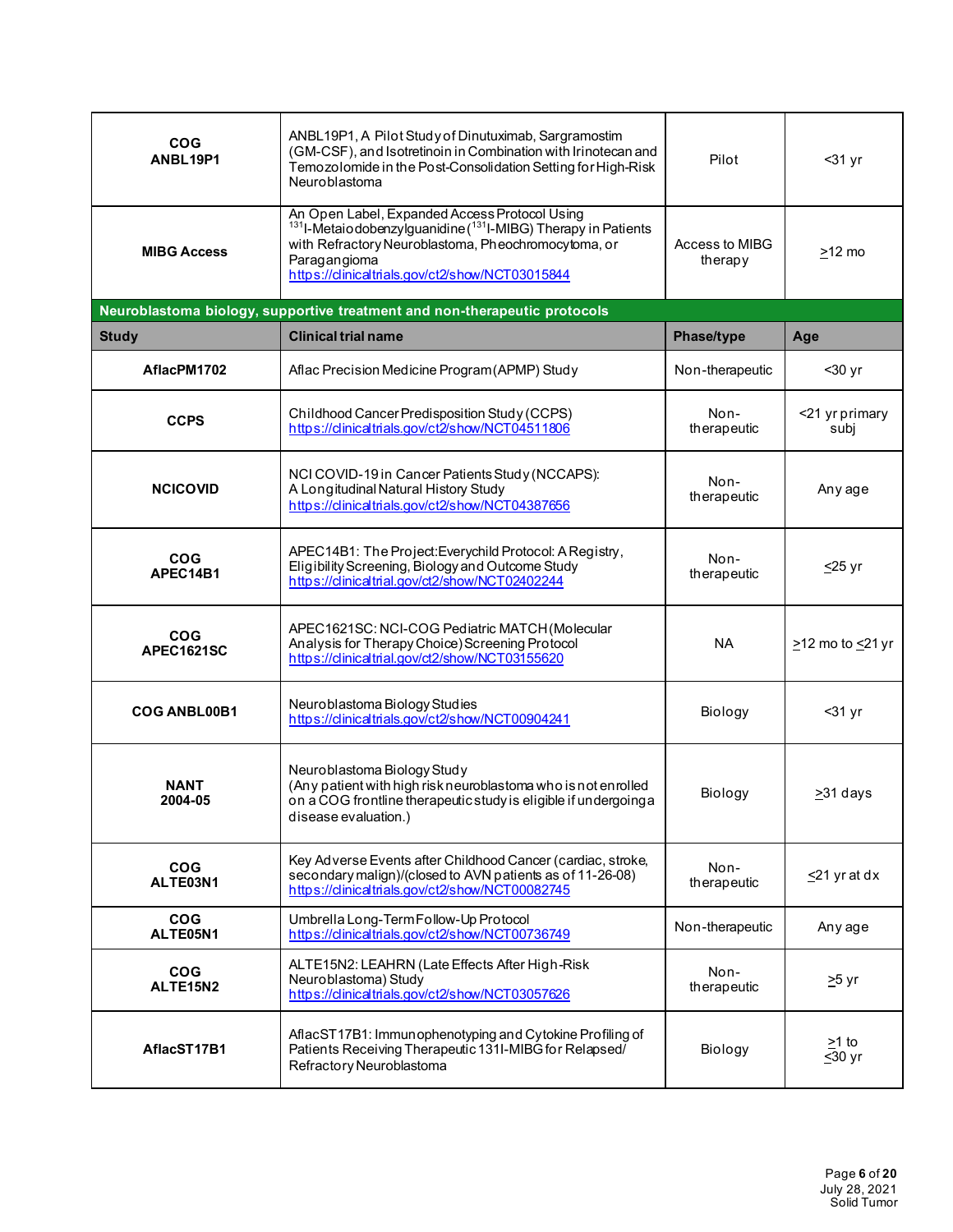| <b>Telehealth Home-based</b><br><b>Transition</b> | Development and Pilot of a Telehealth Home-based Transition<br>Intervention for Pediatric and Young Adults with Cancer                                                                                                                                                        | Non-<br>therapeutic | $\leq$ 29 yr                    |
|---------------------------------------------------|-------------------------------------------------------------------------------------------------------------------------------------------------------------------------------------------------------------------------------------------------------------------------------|---------------------|---------------------------------|
| Osteosarcoma treatment protocols                  |                                                                                                                                                                                                                                                                               |                     |                                 |
| <b>Study</b>                                      | <b>Clinical trial name</b>                                                                                                                                                                                                                                                    | Phase/type          | Age                             |
| <b>COG</b><br><b>ADVL1823</b>                     | ADVL1823, Larotrectinib (LOXO-101, NSC#788607, IND#<br>141824) for Previously Untreated TRK Fusion Pediatric Solid<br>Tumors and TRK Fusion Relapsed Pediatric Acute Leukemias<br>https://dinicaltrials.gov/ct2/show/NCT03834961                                              | $\mathbf{I}$        | $≤30$ yr                        |
| <b>COG</b><br>APEC1621AREQ                        | APEC1621A: NCI-COG Pediatric MATCH (Molecular Analysis<br>for Therapy Choice) - Phase 2 Subprotocol of LOXO-101<br>(Larotrectinib) in Patients with Tumors Harboring Actionable<br>NTRK Fusions<br>https://clinicaltrials.gov/ct2/show/NCT03213704                            | Ш                   | $\geq$ 12 mo to<br>$\leq$ 21 yr |
| <b>COG</b><br><b>APEC1621BREQ</b>                 | APEC1621B: NCI-COG Pediatric MATCH (Molecular Analysis<br>for Therapy Choice) - Phase 2 Subprotocol of JNJ-42756493<br>(Erdafitinib) in Patients with Relapsed Pediatric Solid Tumors<br>Harboring FGFR1/2/3/4 Alterations<br>https://clinicaltrials.gov/ct2/show/NCT03210714 | $\mathsf{I}$        | >12 mo to<br>$\leq$ 21 yr       |
| <b>COG</b><br>APEC1621DREQ                        | APEC1621D NCI-COG Pediatric MATCH (Molecular Analysis<br>for Therapy Choice) - Phase 2 Subprotocol of LY3023414 in<br>Patients with Solid Tumors<br>https://clinicaltrials.gov/ct2/show/NCT03213678                                                                           | $\mathbf{II}$       | $\geq$ 12 mo to $\leq$ 21 yr    |
| <b>COG</b><br>APEC1621FREQ                        | APEC1621F NCI-COG Pediatric MATCH (Molecular Analysis<br>for Therapy Choice) - Phase 2 Subprotocol of Ensartinib in<br>Patients with Tumors Harboring ALK or ROS1 Genomic<br>Alterations<br>https://clinicaltrials.gov/ct2/show/NCT03213652                                   | Ш                   | $\geq$ 12 mo to $\leq$ 21 yr    |
| <b>COG</b><br>APEC1621GREQ                        | APEC1621G NCI-COG Pediatric MATCH (Molecular Analysis<br>for Therapy Choice) - Phase 2 Subprotocol of Vemurafenib in<br>Patients with Tumors Harboring Actionable BRAF V600<br><b>Mutations</b><br>https://clinicaltrials.gov/ct2/show/NCT0322003                             | $\mathbf{I}$        | $\geq$ 12 mo to $\leq$ 21 yr    |
| <b>COG</b><br>APEC1621HREQ                        | APEC1621H NCI-COG Pediatric MATCH (Molecular Analysis<br>for Therapy Choice)-Phase 2 Subprotocol of Olaparib in<br>Patients with Tumors Harboring Defects in DNA Damage<br>Repair Genes<br>https://clinicaltrials.gov/ct2/show/NCT03233204                                    | $\mathbf{H}$        | $\geq$ 12 mo to $\leq$ 21 yr    |
| <b>COG</b><br>APEC1621IREQ                        | APEC1621I NCI-COG Pediatric MATCH (Molecular Analysis<br>for Therapy Choice)-Phase 2 Subprotocol of Palbociclib in<br>Patients with Tumors Harboring Activating Alterations in Cell<br><b>Cycle Genes</b><br>https://clinicaltrials.gov/ct2/show/NCT03526250                  | Ш                   | $\geq$ 12 mo to $\leq$ 21 yr    |
| Aflac ST1502<br><b>CHOANOME II</b>                | AflacST1502: A Phase II Study of Sirolimus in Combination<br>with Metronomic Chemotherapy in Children with Recurrent<br>and/or Refractory Solid and CNS Tumors<br>https://clinicaltrials.gov/ct2/show/NCT02574728                                                             | Ш                   | >12 mo to <30 yr                |
| AflacST1903                                       | A Maintenance Protocol of Sirolimus in Combination with<br>Metronomic Chemotherapy in Children with High-Risk Solid<br>Tumors<br>https://clinicaltrials.gov/ct2/show/NCT04469530                                                                                              | Ш                   | $\geq$ 12 mo to $\leq$ 30 yr    |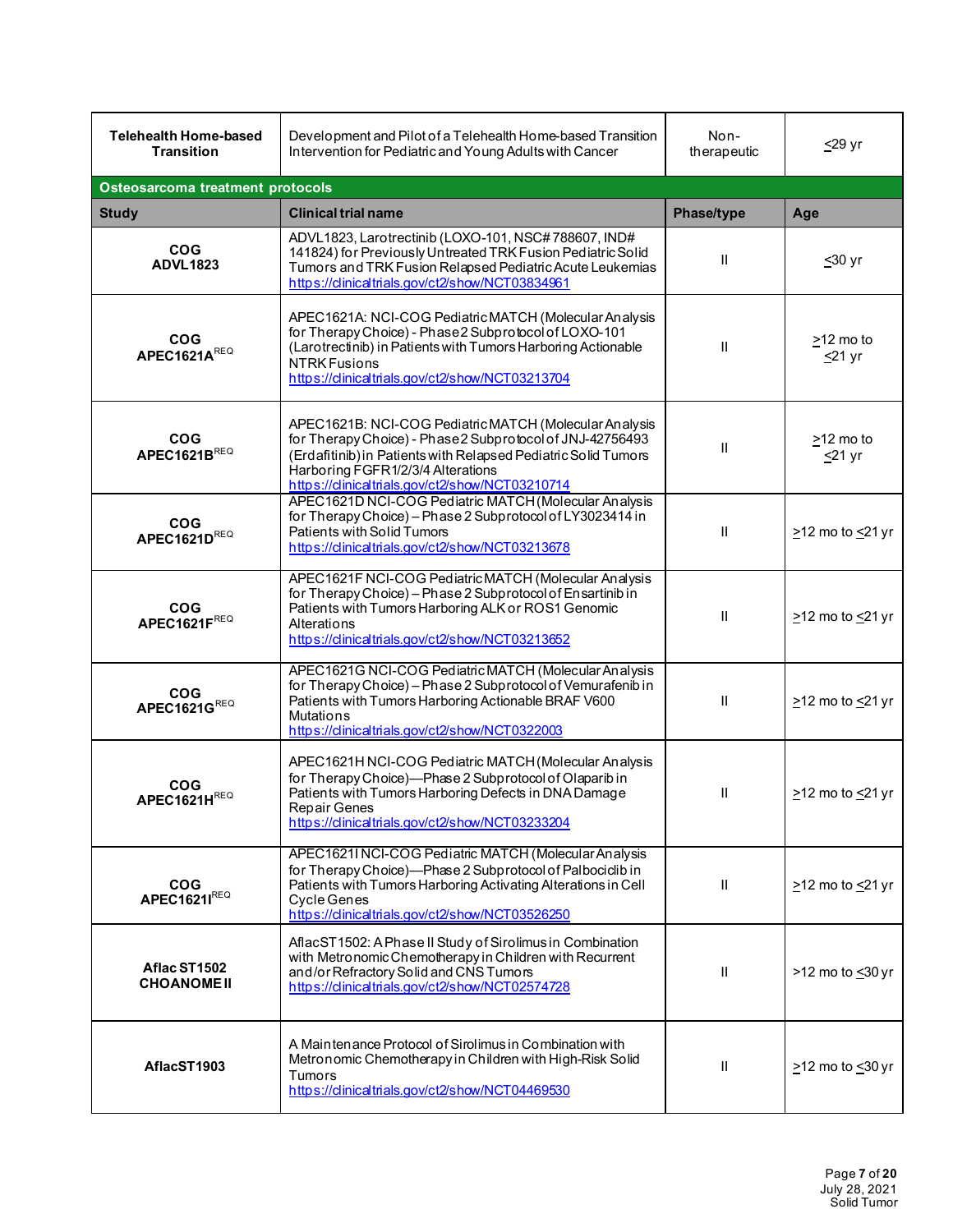| <b>COG</b><br><b>ADVL1721</b> | A Non-randomized, Open-label, Multi-center, Phase I/II Study<br>of PI3K Inhibitor Copanlisib in Pediatric Patients with<br>Relapsed/Refractory Solid Tumors or Lymphoma<br>https://clinicaltrials.gov/ct2/show/NCT03458728                                                                | 1/11 | $\geq$ 6 mo to $\leq$ 21 yr  |
|-------------------------------|-------------------------------------------------------------------------------------------------------------------------------------------------------------------------------------------------------------------------------------------------------------------------------------------|------|------------------------------|
| Ignyta<br>RXDX-101-03         | A Phase I/Ib, Open-Label, Dose-Escalation and Expansion<br>Study of Entrectinib (RXDX-101) in Children and Adolescents<br>with Recurrentor Refractory Solid Tumors and Primary CNS<br>Tumors<br>https://clinicaltrials.gov/ct2/show/NCT02650401                                           | I/Ib | $\geq$ to<br>$-22$ yr        |
| LOXO-EXT-17005                | LOXO-EXT-17005: A Phase 1/2 Study of the TRK Inhibitor<br>LOXO-195 in Adult and Pediatric Subjects with Previously<br><b>Treated NTRK Fusion Cancers</b><br>https://clinicaltrials.gov/ct2/show/NCT03215511                                                                               | 1/11 | $>1$ mo                      |
| Colorado<br>18-2740           | A Phase I/Ib Study of Losartan in Combination with Sunitinibin<br>the Treatment of Pediatric and Adult Patients with Relapsed or<br>Refractory Osteosarcoma<br>https://clinicaltrials.gov/ct2/show/NCT03900793                                                                            | I/Ib | 10 to<br>40 yr               |
| <b>COG</b><br><b>ADVL1414</b> | ADVL1414, A Phase 1 Study of Selinexor (KPT-330, IND#<br>125052), A Selective XPO1 Inhibitor, in Recurrent and<br>Refractory Pediatric Solid Tumors, including CNS Tumors<br>https://clinicaltrials.gov/ct2/show/NCT02323880                                                              |      | $\geq$ 12 mo to $\leq$ 21 yr |
| <b>COG</b><br><b>ADVL1514</b> | ADVL1514, A Phase 1 Study of ABI-009 (Nab-Rapamycin)<br>(IND#133537) in Pediatric Patients with Recurrent or<br>Refractory Solid Tumors, Including CNS Tumors as a Single<br>Agent and in Combination with Temozolomide and Irinotecan<br>https://clinicaltrials.gov/ct2/show/NCT02975882 |      | $\geq$ 12 mo to $\leq$ 21 yr |
| <b>COG</b><br><b>ADVL1921</b> | Phase 1 Study to Evaluate the Safety and Phrmacokinetics of<br>Palbociclib (Ibrance®) in Combination with Irinotecan and<br>Temozolomide in Pediatric Patients with Recurrent or<br>Refractory Solid Tumors<br>https://clinicaltrials.gov/ct2/show/NCT03709680                            |      | $>2$ to<br>$<$ 21 yr         |
| <b>AbbVie</b><br>M13-833      | A Phase 1 Study of the Safety and Pharmacokinetics of<br>Venetoclax in Pediatric and Young Adult Patients with<br>Relapsed or Refractory Malignancies<br>https://dinicaltrials.gov/ct2/show/NCT03236857                                                                                   |      | $<$ 25 yr                    |
| AflacST1501                   | Aflac ST1501, A Phase I Study of Abemaciclib in Children with<br>Newly Diagnosed Diffuse Intrinsic Pontine Glioma and in<br>Children with Recurrent and Refractory Solid Tumors Including<br>Malignant Brain Tumors<br>https://dinicaltrials.gov/ct2/show/NCT02644460                     |      | $≥2$ to<br>$\leq$ 25 yr      |
| AflacST1603 GemAbrax          | AflacST1603: A Phase 1 Study Using Nab-paclitaxel<br>(Abraxane®) in Combination with Gemcitabine for Pediatric<br>Relapsed and Refractory Solid Tumors<br>https://clinicaltrials.gov/ct2/show/NCT038507491                                                                                |      | $\geq$ 6 mo to $\leq$ 30 yr  |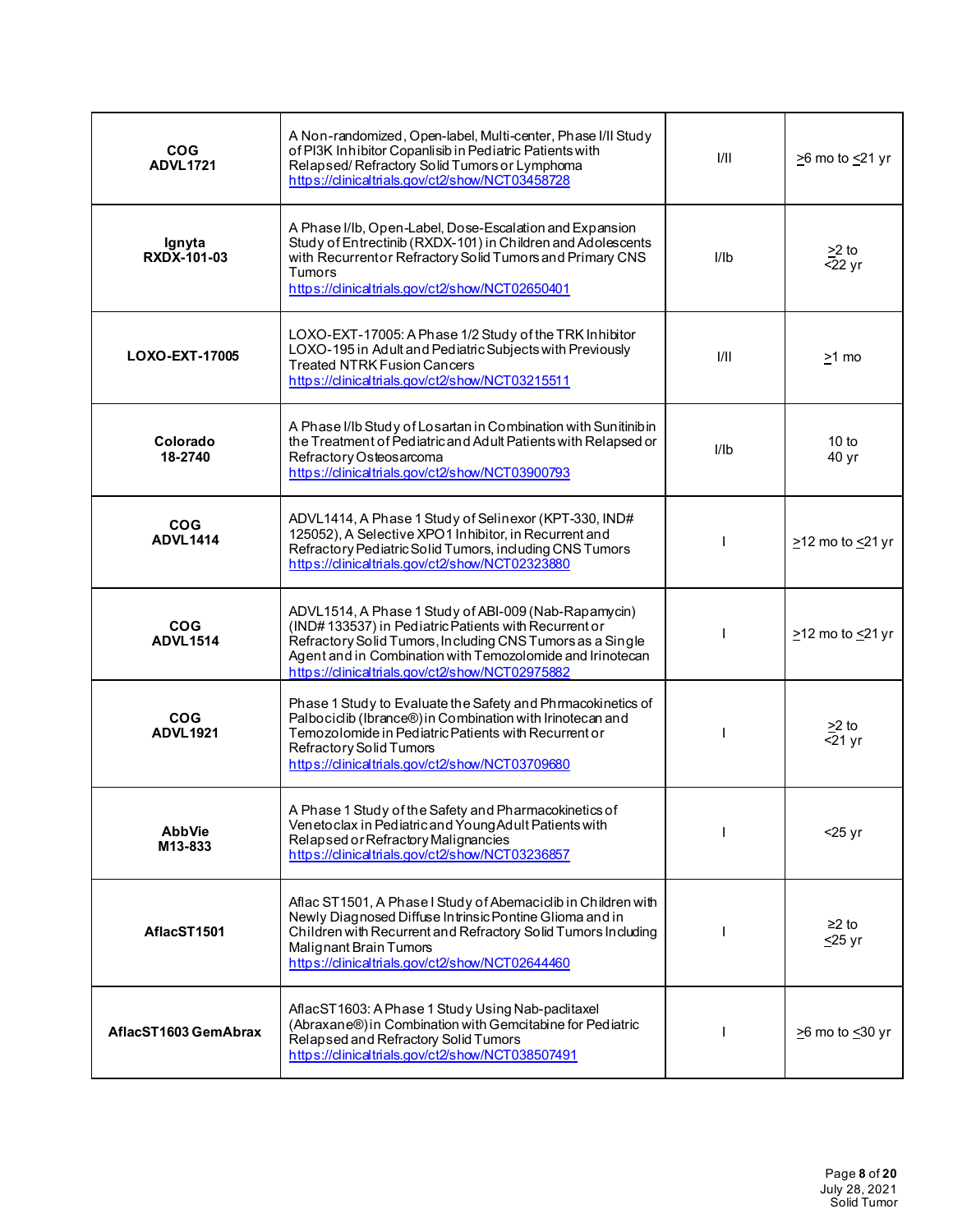| <b>UCSD Cabozantinib cisRA</b>                    | A National Phase I Study of Cabozantinib in Combination with<br>13-cis-Retinoic Acid in Children with Relapsed or Refractory<br>Solid Tumors<br>https://clinicaltrials.gov/ct2/show/NCT03611595                                                          |                     | $\geq$ 2 to<br>$\overline{\leq}26$ yr |
|---------------------------------------------------|----------------------------------------------------------------------------------------------------------------------------------------------------------------------------------------------------------------------------------------------------------|---------------------|---------------------------------------|
| <b>IMPACT</b>                                     | Informational Meetings for Planning and Coordinating<br>Treatment (IMPACT)                                                                                                                                                                               | III                 | $\geq$ 1 to <18 yr                    |
|                                                   | Osteosarcoma biology, supportive treatment, and non-therapeutic protocols                                                                                                                                                                                |                     |                                       |
| <b>Study</b>                                      | <b>Clinical trial name</b>                                                                                                                                                                                                                               | Phase/type          | Age                                   |
| AflacPM1702                                       | Aflac Precision Medicine Program (APMP) Study                                                                                                                                                                                                            | Non-therapeutic     | $30$ yr                               |
| <b>CCPS</b>                                       | Childhood Cancer Predisposition Study (CCPS)<br>https://clinicaltrials.gov/ct2/show/NCT04511806                                                                                                                                                          | Non-<br>therapeutic | <21 yr primary<br>subj                |
| <b>NCICOVID</b>                                   | NCI COVID-19 in Cancer Patients Study (NCCAPS):<br>A Longitudinal Natural History Study<br>https://dinicaltrials.gov/ct2/show/NCT04387656                                                                                                                | Non-<br>therapeutic | Any age                               |
| COG<br>APEC14B1                                   | APEC14B1: The Project: Everychild Protocol: A Registry,<br>Eligibility Screening, Biology and Outcome Study<br>https://clinicaltrials.gov/ct2/show/NCT02402244                                                                                           | Non-<br>therapeutic | $\leq$ 25 yr                          |
| <b>COG</b><br><b>APEC1621SC</b>                   | APEC1621SC: NCI-COG Pediatric MATCH (Molecular<br>Analysis for Therapy Choice) Screening Protocol<br>https://clinicaltrials.gov/ct2/show/NCT03155620                                                                                                     | <b>NA</b>           | $\geq$ 12 mo to $\leq$ 21 yr          |
| <b>COG</b><br>ALTE03N1                            | Key Adverse Events after Childhood Cancer (cardiac, stroke,<br>secondary malign)/(closed to AVN patients as of 11-26-08)<br>https://clinicaltrials.gov/ct2/show/NCT00082745                                                                              | Non-<br>therapeutic | $\leq$ 21 yr at dx                    |
| <b>COG</b><br>ALTE05N1                            | Umbrella Long-Term Follow-Up Protocol<br>https://clinicaltrials.gov/ct2/show/NCT00736749                                                                                                                                                                 | Non-therapeutic     | Any age                               |
| <b>DFHCC ctDNA</b>                                | Evaluation of ctDNA as a Prognostic Biomarker for Patients<br>with Newly Diagnosed Localized Ewing Sarcoma or<br>Osteosarcoma                                                                                                                            | Non-<br>therapeutic | $>12$ mo                              |
| <b>Telehealth Home-based</b><br><b>Transition</b> | Development and Pilot of a Telehealth Home-based Transition<br>Intervention for Pediatric and Young Adults with Cancer                                                                                                                                   | Non-<br>therapeutic | <u>&lt;</u> 29 yr                     |
| Retinoblastoma treatment protocols                |                                                                                                                                                                                                                                                          |                     |                                       |
| <b>Study</b>                                      | <b>Clinical trial name</b>                                                                                                                                                                                                                               | Phase/type          | Age                                   |
| <b>COG</b><br><b>ADVL1823</b>                     | ADVL1823, Larotrectinib (LOXO-101, NSC#788607, IND#<br>141824) for Previously Untreated TRK Fusion Pediatric Solid<br>Tumors and TRK Fusion Relapsed Pediatric Acute Leukemias<br>https://clinicaltrials.gov/ct2/show/NCT03834961                        | $\mathsf{I}$        | $\leq 30$ yr                          |
| <b>COG</b><br>APEC1621AREQ                        | APEC1621A: NCI-COG Pediatric MATCH (Molecular Analysis<br>for Therapy Choice) - Phase 2 Subprotocol of LOXO-101<br>(Larotrectinib) in Patients with Tumors Harboring Actionable<br><b>NTRK Fusions</b><br>https://dinicaltrials.gov/ct2/show/NCT03213704 | $\mathsf{I}$        | >12 mo to<br>$\leq$ 21 yr             |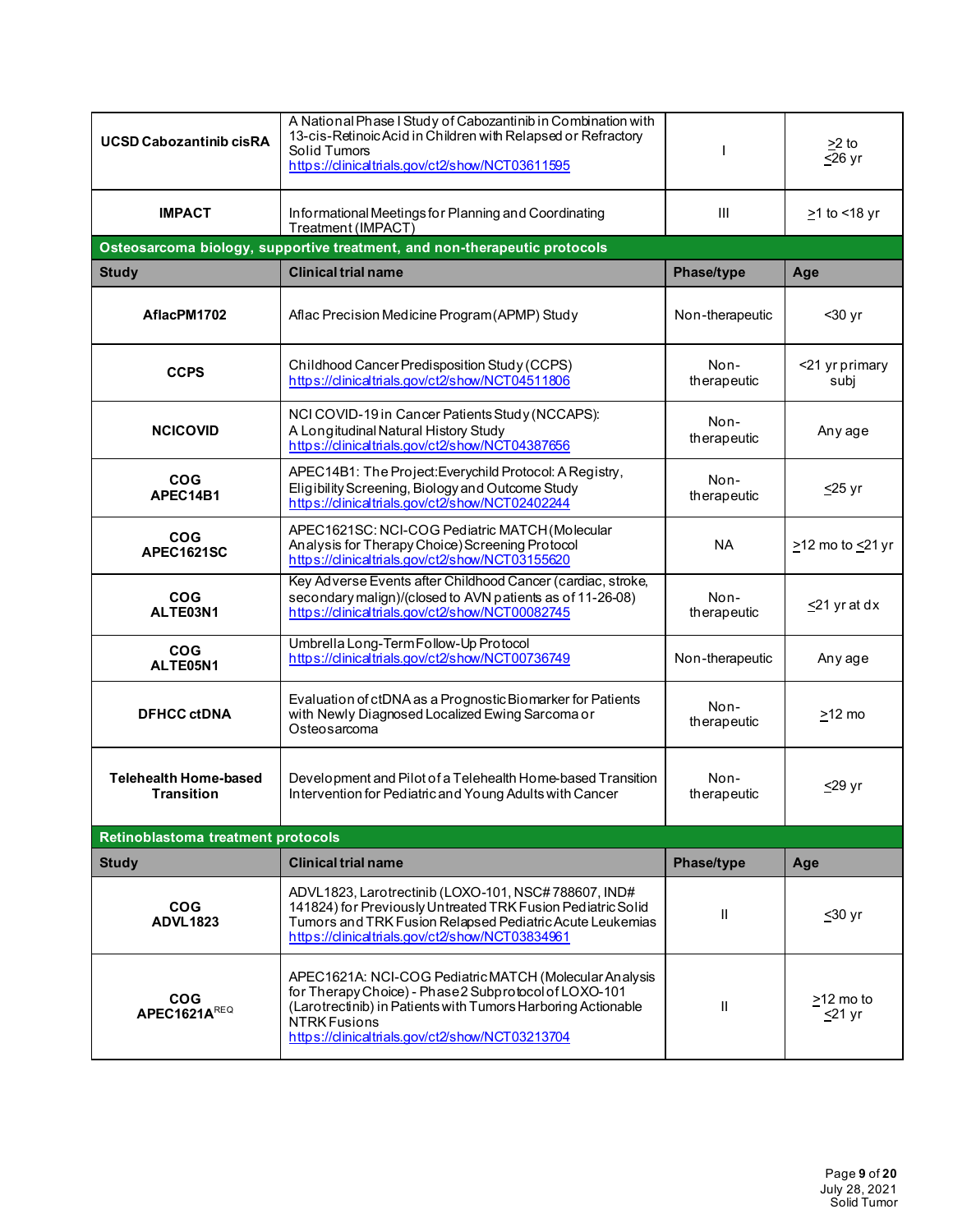| <b>COG</b><br>APEC1621BREQ         | APEC1621B: NCI-COG Pediatric MATCH (Molecular Analysis<br>for Therapy Choice) - Phase 2 Subprotocol of<br>JNJ-42756493 (Erdafitinib) in Patients with Relapsed Pediatric<br>Solid Tumors Harboring FGFR1/2/3/4 Alterations<br>https://dinicaltrials.gov/ct2/show/NCT03210714 | $\mathbf{H}$  | >12 mo to<br>$\leq$ 21 yr       |
|------------------------------------|------------------------------------------------------------------------------------------------------------------------------------------------------------------------------------------------------------------------------------------------------------------------------|---------------|---------------------------------|
| <b>COG</b><br>APEC1621DREQ         | APEC1621D NCI-COG Pediatric MATCH (Molecular Analysis<br>for Therapy Choice) - Phase 2 Subprotocol of LY3023414 in<br>Patients with Solid Tumors<br>https://clinicaltrials.gov/ct2/show/NCT03213678                                                                          | $\mathbf{I}$  | $\geq$ 12 mo to $\leq$ 21 yr    |
| <b>COG</b><br>APEC1621FREQ         | APEC1621F NCI-COG Pediatric MATCH (Molecular Analysis<br>for Therapy Choice) - Phase 2 Subprotocol of Ensartinib in<br>Patients with Tumors Harboring ALK or ROS1 Genomic<br>Alterations<br>https://clinicaltrials.gov/ct2/show/NCT03213652                                  | $\mathbf{H}$  | $\geq$ 12 mo to $\leq$ 21 yr    |
| <b>COG</b><br>APEC1621GREQ         | APEC1621G NCI-COG Pediatric MATCH (Molecular Analysis<br>for Therapy Choice) - Phase 2 Subprotocol of Vemurafenib in<br>Patients with Tumors Harboring Actionable BRAF V600<br><b>Mutations</b><br>https://clinicaltrials.gov/ct2/show/NCT0322003                            | $\mathbf{I}$  | $\geq$ 12 mo to $\leq$ 21 yr    |
| <b>COG</b><br>APEC1621HREQ         | APEC1621H NCI-COG Pediatric MATCH (Molecular Analysis<br>for Therapy Choice)-Phase 2 Subprotocol of Olaparib in<br>Patients with Tumors Harboring Defects in DNA Damage<br>Repair Genes<br>https://clinicaltrials.gov/ct2/show/NCT03233204                                   | $\mathbf{I}$  | $\geq$ 12 mo to $\leq$ 21 yr    |
| <b>COG</b><br>APEC1621IREQ         | APEC1621I NCI-COG Pediatric MATCH (Molecular Analysis<br>for Therapy Choice)-Phase 2 Subprotocol of Palbociclib in<br>Patients with Tumors Harboring Activating Alterations in Cell<br><b>Cycle Genes</b><br>https://clinicaltrials.gov/ct2/show/NCT03526250                 | $\mathbf{H}$  | $\geq$ 12 mo to $\leq$ 21 yr    |
| Aflac ST1502<br><b>CHOANOME II</b> | AflacST1502: A Phase II Study of Sirolimus in Combination<br>with Metronomic Chemotherapy in Children with Recurrent<br>and/or Refractory Solid and CNS Tumors<br>https://clinicaltrials.gov/ct2/show/NCT02574728                                                            | $\mathbf{I}$  | >12 mo to <30 yr                |
| AflacST1903                        | A Maintenance Protocol of Sirolimus in Combination with<br>Metronomic Chemotherapy in Children with High-Risk Solid<br>Tumors<br>https://dinicaltrials.gov/ct2/show/NCT04469530                                                                                              | $\mathbf{II}$ | $\geq$ 12 mo to $\leq$ 30 yr    |
| <b>COG</b><br><b>ADVL1721</b>      | A Non-randomized, Open-label, Multi-center, Phase I/II Study<br>of PI3K Inhibitor Copanlisib in Pediatric Patients with<br>Relapsed/Refractory Solid Tumors or Lymphoma<br>https://clinicaltrials.gov/ct2/show/NCT03458728                                                   | 1/11          | $\geq$ 6 mo to $\leq$ 21 yr     |
| Ignyta<br>RXDX-101-03              | A Phase I/Ib, Open-Label, Dose-Escalation and Expansion<br>Study of Entrectinib (RXDX-101) in Children and Adolescents<br>with Recurrentor Refractory Solid Tumors and Primary CNS<br><b>Tumors</b><br>https://clinicaltrials.gov/ct2/show/NCT02650401                       | l/lb          | $\geq$ to<br>$22 \,\mathrm{yr}$ |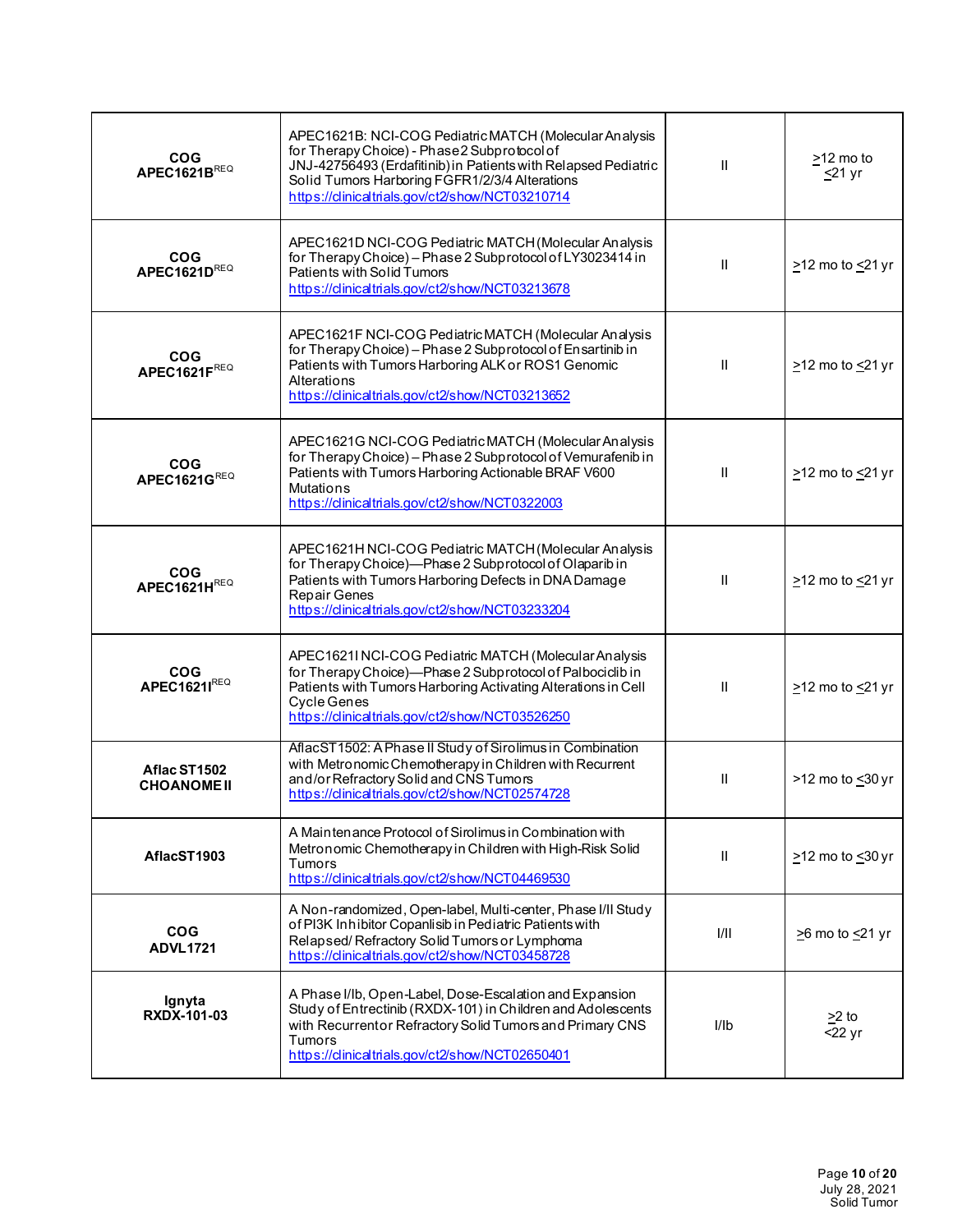| LOXO-EXT-17005                  | LOXO-EXT-17005: A Phase 1/2 Study of the TRK Inhibitor<br>LOXO-195 in Adult and Pediatric Subjects with Previously<br><b>Treated NTRK Fusion Cancers</b><br>https://clinicaltrials.gov/ct2/show/NCT03215511                                                            | 1/11                | >1 mo                               |
|---------------------------------|------------------------------------------------------------------------------------------------------------------------------------------------------------------------------------------------------------------------------------------------------------------------|---------------------|-------------------------------------|
| <b>COG</b><br><b>ADVL1921</b>   | Phase 1 Study to Evaluate the Safety and Phrmacokinetics of<br>Palbociclib (Ibrance®) in Combination with Irinotecan and<br>Temozolomide in Pediatric Patients with Recurrent or<br>Refractory Solid Tumors<br>https://clinicaltrials.gov/ct2/show/NCT03709680         |                     | $\geq$ 2 to<br>$\overline{5}$ 21 yr |
| AflacST1501                     | Aflac ST1501, A Phase I Study of Abemaciclib in Children with<br>Newly Diagnosed Diffuse Intrinsic Pontine Glioma and in<br>Children with Recurrent and Refractory Solid Tumors Including<br>Malignant Brain Tumors<br>https://clinicaltrials.gov/ct2/show/NCT02644460 |                     | $≥2$ to<br>$\leq$ 25 yr             |
| AflacST1603 GemAbrax            | AflacST1603: A Phase 1 Study Using Nab-paclitaxel<br>(Abraxane®) in Combination with Gemcitabine for Pediatric<br>Relapsed and Refractory Solid Tumors<br>https://clinicaltrials.gov/ct2/show/NCT038507491                                                             |                     | $\geq$ 6 mo to $\leq$ 30 yr         |
| <b>AbbVie</b><br>M13-833        | A Phase 1 Study of the Safety and Pharmacokinetics of<br>Venetoclax in Pediatric and Young Adult Patients with<br>Relapsed or Refractory Malignancies<br>https://dinicaltrials.gov/ct2/show/NCT03236857                                                                |                     | $<$ 25 yr                           |
| <b>UCSD Cabozantinib cisRA</b>  | A National Phase I Study of Cabozantinib in Combination with<br>13-cis-Retinoic Acid in Children with Relapsed or Refractory                                                                                                                                           |                     | $\geq$ 2 to                         |
|                                 | Solid Tumors<br>https://clinicaltrials.gov/ct2/show/NCT03611595                                                                                                                                                                                                        |                     | $\leq$ 26 yr                        |
|                                 | Retinoblastoma biology, supportive treatment and non-therapeutic protocols                                                                                                                                                                                             |                     |                                     |
| <b>Study</b>                    | <b>Clinical trial name</b>                                                                                                                                                                                                                                             | Phase/type          | Age                                 |
| AflacPM1702                     | Aflac Precision Medicine Program (APMP) Study                                                                                                                                                                                                                          | Non-therapeutic     | $30$ yr                             |
| <b>CCPS</b>                     | Childhood Cancer Predisposition Study (CCPS)<br>https://clinicaltrials.gov/ct2/show/NCT04511806                                                                                                                                                                        | Non-<br>therapeutic | <21 yr primary<br>subj              |
| <b>NCICOVID</b>                 | NCI COVID-19 in Cancer Patients Study (NCCAPS):<br>A Longitudinal Natural History Study<br>https://dinicaltrials.gov/ct2/show/NCT04387656                                                                                                                              | Non-<br>therapeutic | Any age                             |
| <b>COG</b><br>APEC14B1          | APEC14B1: The Project: Everychild Protocol: A Registry,<br>Eligibility Screening, Biology and Outcome Study<br>https://clinicaltrials.gov/ct2/show/NCT02402244                                                                                                         | Non-<br>therapeutic | $\leq$ 25 yr                        |
| <b>COG</b><br><b>APEC1621SC</b> | APEC1621SC: NCI-COG Pediatric MATCH (Molecular<br>Analysis for Therapy Choice) Screening Protocol<br>https://clinicaltrials.gov/ct2/show/NCT03155620                                                                                                                   | <b>NA</b>           | $\geq$ 12 mo to $\leq$ 21 yr        |
| <b>COG</b><br>ALTE05N1          | Umbrella Long-Term Follow-Up Protocol<br>https://clinicaltrials.gov/ct2/show/NCT00736749                                                                                                                                                                               | Non-therapeutic     | Any age                             |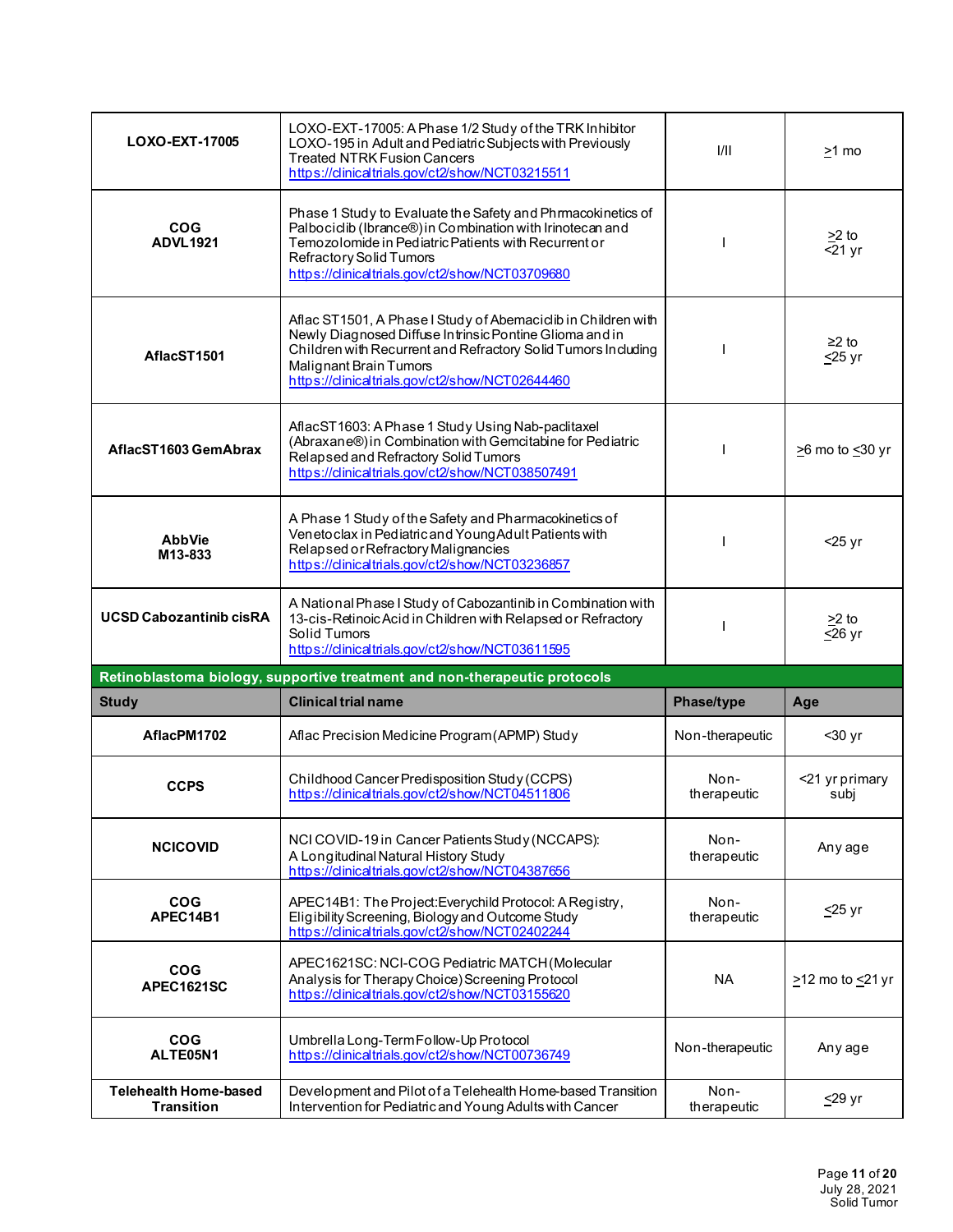| Rhabdo and non-rhabdo soft tissue sarcoma treatment protocols |                                                                                                                                                                                                                                                                                                                                        |                            |                                                                     |
|---------------------------------------------------------------|----------------------------------------------------------------------------------------------------------------------------------------------------------------------------------------------------------------------------------------------------------------------------------------------------------------------------------------|----------------------------|---------------------------------------------------------------------|
| <b>Study</b>                                                  | <b>Clinical trial name</b>                                                                                                                                                                                                                                                                                                             | Phase/type                 | Age                                                                 |
| <b>COG</b><br><b>ARST1431</b>                                 | A Randomized Phase 3 Study of Vincristine, Dactinomycin,<br>Cyclophosphamide (VAC) Alternating with Vincristine and<br>Irinotecan (VI) Versus VAC/VI Plus Temsirolimus (TORI,<br>Torisel, NSC#683864, IND#122782) in Patients with<br>Intermediate Risk (IR) Rhabdomyosarcoma (RMS)<br>https://clinicaltrials.gov/ct2/show/NCT02567435 | III                        | Feasibility Phase<br>$<$ 21 yr<br><b>Efficacy Phase</b><br>$≤40$ yr |
| Aflac ST1502<br><b>CHOANOME II</b>                            | AflacST1502: A Phase II Study of Sirolimus in Combination with<br>Metronomic Chemotherapy in Children with Recurrent and/or<br>Refractory Solid and CNS Tumors<br>https://clinicaltrials.gov/ct2/show/NCT02574728                                                                                                                      | $\mathbf{II}$              | >12 mo to <30 yr                                                    |
| AflacST1903                                                   | A Maintenance Protocol of Sirolimus in Combination with<br>Metronomic Chemotherapy in Children with High-Risk Solid<br>Tumors<br>https://clinicaltrials.gov/ct2/show/NCT04469530                                                                                                                                                       | $\mathbf{II}$              | $\geq$ 12 mo to $\leq$ 30 yr                                        |
| <b>COG</b><br><b>ADVL1823</b>                                 | ADVL1823, Larotrectinib (LOXO-101, NSC#788607, IND#<br>141824) for Previously Untreated TRK Fusion Pediatric Solid<br>Tumors and TRK Fusion Relapsed Pediatric Acute Leukemias<br>https://clinicaltrials.gov/ct2/show/NCT03834961                                                                                                      | Ш                          | $≤30$ yr                                                            |
| <b>COG</b><br>APEC1621AREQ                                    | APEC1621A: NCI-COG Pediatric MATCH (Molecular Analysis<br>for Therapy Choice) - Phase 2 Subprotocol of LOXO-101<br>(Larotrectinib) in Patients with Tumors Harboring Actionable<br><b>NTRK Fusions</b><br>https://clinicaltrials.gov/ct2/show/NCT03213704                                                                              | Ш                          | $\geq$ 12 mo to<br>$\leq$ 21 yr                                     |
| <b>COG</b><br>APEC1621BREQ                                    | APEC1621B: NCI-COG Pediatric MATCH (Molecular Analysis<br>for Therapy Choice) - Phase 2 Subprotocol of<br>JNJ-42756493 (Erdafitinib) in Patients with Relapsed Pediatric<br>Solid Tumors Harboring FGFR1/2/3/4 Alterations<br>https://clinicaltrials.gov/ct2/show/NCT03210714                                                          | $\mathbf{I}$               | >12 mo to<br><u>≤</u> 21 yr                                         |
| <b>COG</b><br>APEC1621DREQ                                    | APEC1621D NCI-COG Pediatric MATCH (Molecular Analysis<br>for Therapy Choice) - Phase 2 Subprotocol of LY3023414 in<br>Patients with Solid Tumors<br>https://clinicaltrials.gov/ct2/show/NCT03213678                                                                                                                                    | $\mathbf{H}$               | $\geq$ 12 mo to $\leq$ 21 yr                                        |
| <b>COG</b><br>APEC1621FREQ                                    | APEC1621F NCI-COG Pediatric MATCH (Molecular Analysis<br>for Therapy Choice) - Phase 2 Subprotocol of Ensartinib in<br>Patients with Tumors Harboring ALK or ROS1 Genomic<br>Alterations<br>https://clinicaltrials.gov/ct2/show/NCT03213652                                                                                            | Ш                          | $\geq$ 12 mo to $\leq$ 21 yr                                        |
| <b>COG</b><br>APEC1621GREQ                                    | APEC1621G NCI-COG Pediatric MATCH (Molecular Analysis<br>for Therapy Choice) - Phase 2 Subprotocol of Vemurafenib in<br>Patients with Tumors Harboring Actionable BRAF V600<br><b>Mutations</b><br>https://clinicaltrials.gov/ct2/show/NCT0322003                                                                                      | $\ensuremath{\mathsf{II}}$ | $\geq$ 12 mo to $\leq$ 21 yr                                        |
| <b>COG</b><br>APEC1621HREQ                                    | APEC1621H NCI-COG Pediatric MATCH (Molecular Analysis<br>for Therapy Choice)-Phase 2 Subprotocol of Olaparib in<br>Patients with Tumors Harboring Defects in DNA Damage<br><b>Repair Genes</b><br>https://clinicaltrials.gov/ct2/show/NCT03233204                                                                                      | Ш                          | $\geq$ 12 mo to $\leq$ 21 yr                                        |
| <b>COG</b><br>APEC1621IREQ                                    | APEC1621INCI-COG Pediatric MATCH (Molecular Analysis for<br>Therapy Choice)-Phase 2 Subprotocol of Palbociclib in<br>Patients with Tumors Harboring Activating Alterations in Cell<br>Cycle Genes<br>https://clinicaltrials.gov/ct2/show/NCT03526250                                                                                   | $\ensuremath{\mathsf{II}}$ | $\geq$ 12 mo to $\leq$ 21 yr                                        |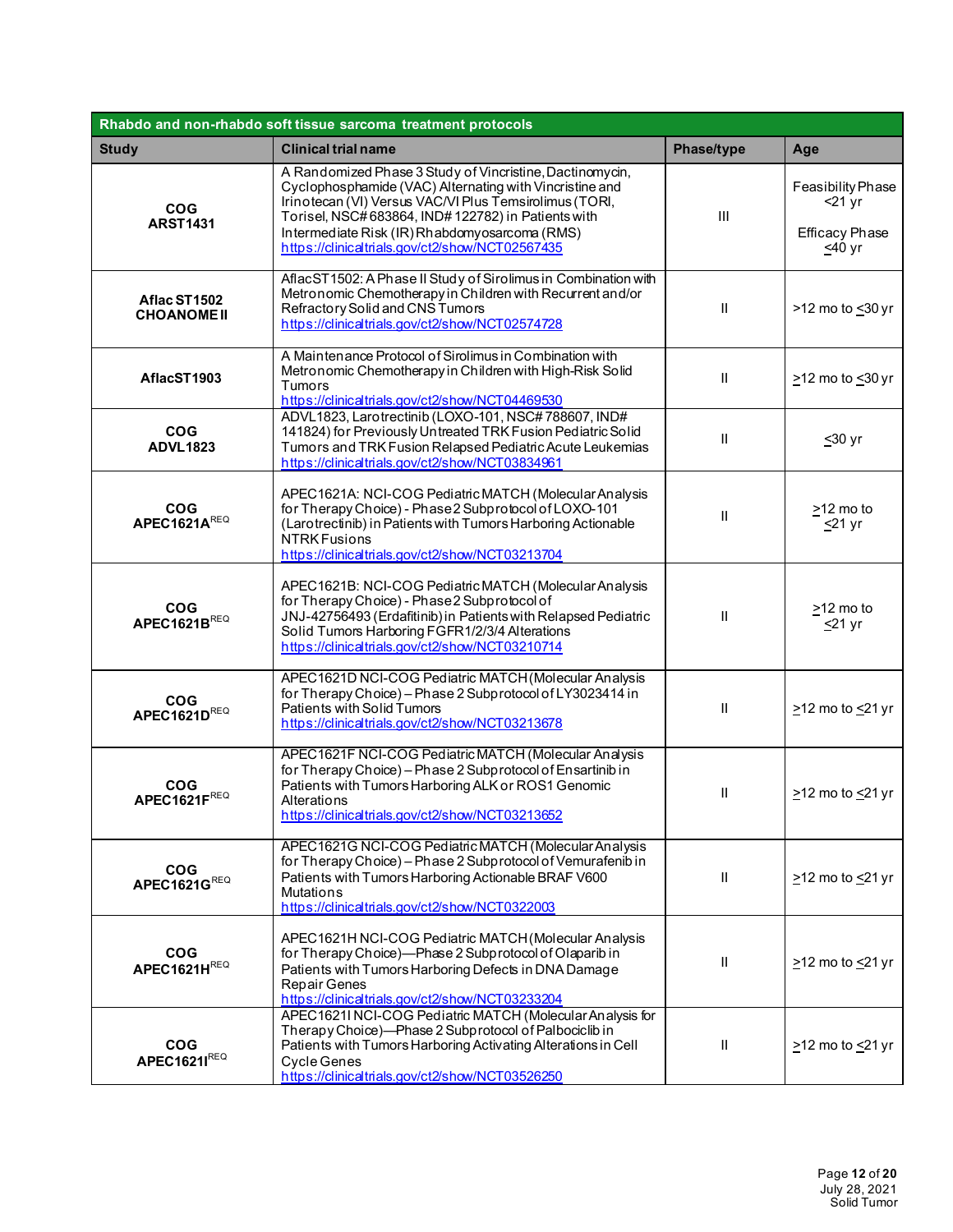| <b>COG</b><br><b>ADVL1721</b>            | A Non-randomized, Open-label, Multi-center, Phase I/II Study of<br>PI3K Inhibitor Copanlisib in Pediatric Patients with Relapsed/<br>Refractory Solid Tumors or Lymphoma<br>https://clinicaltrials.gov/ct2/show/NCT03458728                                          | 1/11            | $\geq$ 6 mo to $\leq$ 21 yr      |
|------------------------------------------|----------------------------------------------------------------------------------------------------------------------------------------------------------------------------------------------------------------------------------------------------------------------|-----------------|----------------------------------|
| Ignyta<br>RXDX-101-03                    | A Phase I/Ib, Open-Label, Dose-Escalation and Expansion<br>Study of Entrectinib (RXDX-101) in Children and Adolescents<br>with Recurrentor Refractory Solid Tumors and Primary CNS<br>Tumors<br>https://clinicaltrials.gov/ct2/show/NCT02650401                      | I/Ib            | $\geq$ to<br>$\overline{522}$ yr |
| LOXO-EXT-17005                           | LOXO-EXT-17005: A Phase 1/2 Study of the TRK Inhibitor<br>LOXO-195 in Adult and Pediatric Subjects with Previously<br><b>Treated NTRK Fusion Cancers</b><br>https://clinicaltrials.gov/ct2/show/NCT03215511                                                          | 1/11            | >1 mo                            |
| <b>COG</b><br><b>ADVL1921</b>            | Phase 1 Study to Evaluate the Safety and Phrmacokinetics of<br>Palbociclib (Ibrance®) in Combination with Irinotecan and<br>Temozolomide in Pediatric Patients with Recurrent or<br>Refractory Solid Tumors<br>https://dinicaltrials.gov/ct2/show/NCT03709680        |                 | $\geq$ to<br>$-21$ yr            |
| AflacST1501                              | Aflac ST1501, A Phase I Study of Abemacidib in Children with<br>Newly Diagnosed Diffuse Intrinsic Pontine Glioma and in<br>Children with Recurrent and Refractory Solid Tumors Including<br>Malignant Brain Tumors<br>https://dinicaltrials.gov/ct2/show/NCT02644460 |                 | $\geq$ 2 to<br>$\leq$ 25 yr      |
| AflacST1603 GemAbrax                     | AflacST1603: A Phase 1 Study Using Nab-paclitaxel<br>(Abraxane®) in Combination with Gemcitabine for Pediatric<br>Relapsed and Refractory Solid Tumors<br>https://dinicaltrials.gov/ct2/show/NCT038507491                                                            |                 | $\geq$ 6 mo to $\leq$ 30 yr      |
| <b>AbbVie</b><br>M13-833                 | A Phase 1 Study of the Safety and Pharmacokinetics of<br>Venetoclax in Pediatric and Young Adult Patients with<br>Relapsed or Refractory Malignancies<br>https://clinicaltrials.gov/ct2/show/NCT03236857                                                             |                 | $<$ 25 yr                        |
| <b>UCSD Cabozantinib</b><br><b>cisRA</b> | A National Phase I Study of Cabozantinib in Combination with<br>13-cis-Retinoic Acid in Children with Relapsed or Refractory<br>Solid Tumors<br>https://clinicaltrials.gov/ct2/show/NCT03611595                                                                      |                 | $>2$ to<br>$\leq$ 26 yr          |
| <b>IMPACT</b>                            | Informational Meetings for Planning and Coordinating<br>Treatment (IMPACT)                                                                                                                                                                                           | Ш               | $\geq$ 1 to <18 yr               |
|                                          | Rhabdo and non-rhabdo soft tissue sarcoma biology, supportive treatment and non-therapeutic protocols                                                                                                                                                                |                 |                                  |
| <b>Study</b>                             | <b>Clinical trial name</b>                                                                                                                                                                                                                                           | Phase/type      | Age                              |
| AflacPM1702                              | Aflac Precision Medicine Program (APMP) Study                                                                                                                                                                                                                        | Non-therapeutic | $30$ yr                          |
|                                          |                                                                                                                                                                                                                                                                      |                 |                                  |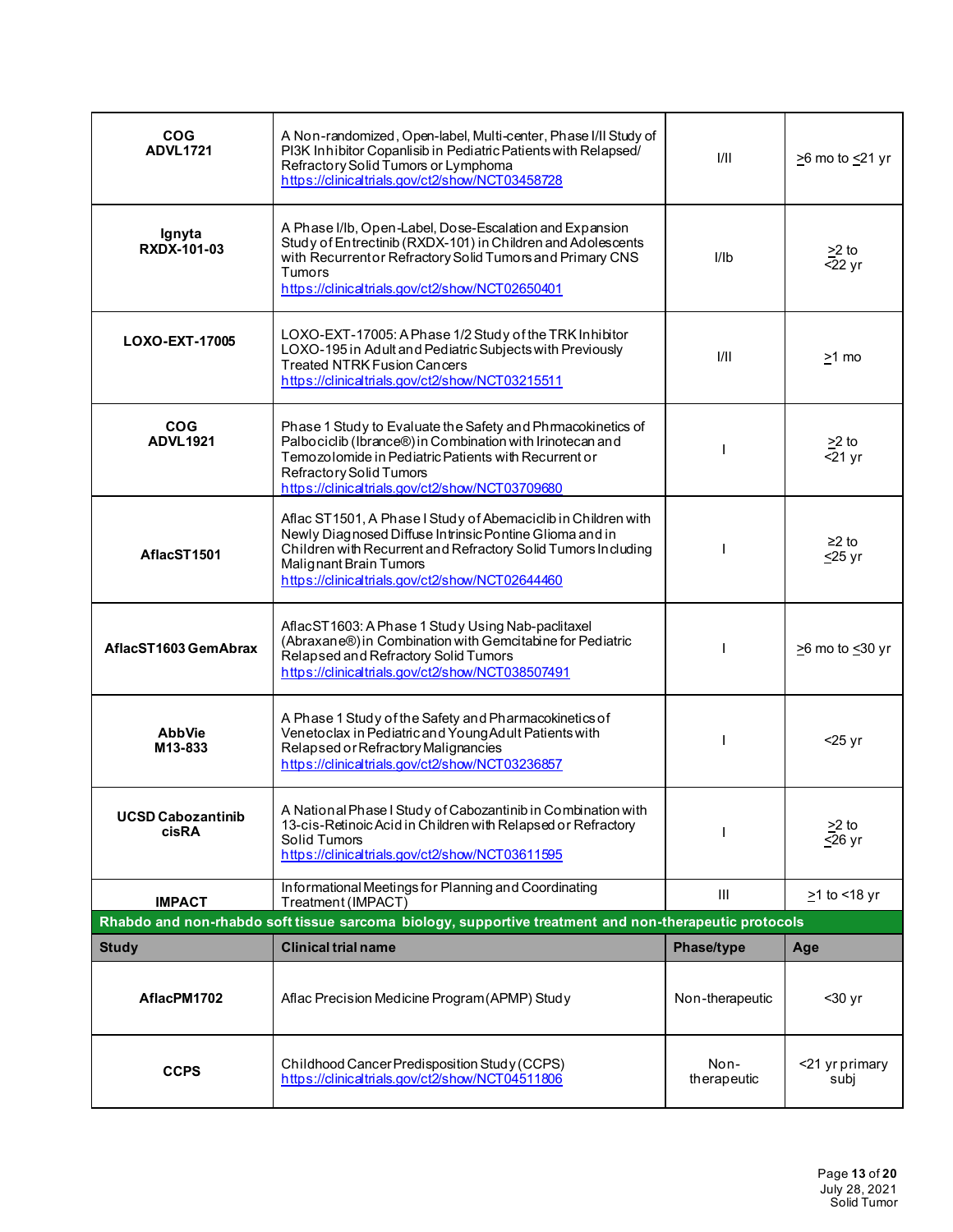| <b>NCICOVID</b>                                   | NCI COVID-19 in Cancer Patients Study (NCCAPS):<br>A Longitudinal Natural History Study<br>https://clinicaltrials.gov/ct2/show/NCT04387656                                                                                                                                    | Non-<br>therapeutic | Any age                         |
|---------------------------------------------------|-------------------------------------------------------------------------------------------------------------------------------------------------------------------------------------------------------------------------------------------------------------------------------|---------------------|---------------------------------|
| <b>COG</b><br>APEC14B1                            | APEC14B1: The Project: Everychild Protocol: A Registry,<br>Eligibility Screening, Biology and Outcome Study<br>https://clinicaltrials.gov/ct2/show/NCT02402244                                                                                                                | Non-<br>therapeutic | $\leq$ 25 yr                    |
| <b>COG</b><br>APEC1621SC                          | APEC1621SC: NCI-COG Pediatric MATCH (Molecular Analysis<br>for Therapy Choice) Screening Protocol<br>https://clinicaltrials.gov/ct2/show/NCT03155620                                                                                                                          | <b>NA</b>           | $\geq$ 12 mo to $\leq$ 21 yr    |
| <b>COG</b><br>ALTE03N1                            | Key Adverse Events after Childhood Cancer (cardiac, stroke,<br>secondary malign)/closed to AVN patients as of 11-26-08<br>https://clinicaltrials.gov/ct2/show/NCT00082745                                                                                                     | Non-<br>therapeutic | $\leq$ 21 yr at dx              |
| <b>COG</b><br>ALTE05N1                            | Umbrella Long-Term Follow-Up Protocol<br>https://clinicaltrials.gov/ct2/show/NCT00736749                                                                                                                                                                                      | Non-therapeutic     | Any age                         |
| <b>Telehealth Home-based</b><br><b>Transition</b> | Development and Pilot of a Telehealth Home-based Transition<br>Intervention for Pediatric and Young Adults with Cancer                                                                                                                                                        | Non-<br>therapeutic | $\leq$ 29 yr                    |
| <b>Wilms treatment protocols</b>                  |                                                                                                                                                                                                                                                                               |                     |                                 |
| <b>Study</b>                                      | <b>Clinical trial name</b>                                                                                                                                                                                                                                                    | <b>Phase/type</b>   | Age                             |
| Aflac ST1502                                      | AflacST1502: A Phase II Study of Sirolimus in Combination with<br>Metronomic Chemotherapy in Children with Recurrent and/or<br>Refractory Solid and CNS Tumors                                                                                                                | Ш                   | >12 mo to <30 yr                |
| <b>CHOANOME II</b>                                | https://clinicaltrials.gov/ct2/show/NCT02574728                                                                                                                                                                                                                               |                     |                                 |
| AflacST1903                                       | A Maintenance Protocol of Sirolimus in Combination with<br>Metronomic Chemotherapy in Children with High-Risk Solid<br>Tumors<br>https://clinicaltrials.gov/ct2/show/NCT04469530                                                                                              | $\mathbf{H}$        | $\geq$ 12 mo to $\leq$ 30 yr    |
| <b>COG</b><br><b>ADVL1823</b>                     | ADVL1823, Larotrectinib (LOXO-101, NSC#788607, IND#<br>141824) for Previously Untreated TRK Fusion Pediatric Solid<br>Tumors and TRK Fusion Relapsed Pediatric Acute Leukemias<br>https://clinicaltrials.gov/ct2/show/NCT03834961                                             | Ш                   | $≤30$ yr                        |
| <b>COG</b><br>APEC1621AREQ                        | APEC1621A: NCI-COG Pediatric MATCH (Molecular Analysis<br>for Therapy Choice) - Phase 2 Subprotocol of LOXO-101<br>(Larotrectinib) in Patients with Tumors Harboring Actionable<br><b>NTRK Fusions</b><br>https://clinicaltrials.gov/ct2/show/NCT03213704                     | Ш                   | >12 mo to<br>$≤21$ yr           |
| <b>COG</b><br>APEC1621BREQ                        | APEC1621B: NCI-COG Pediatric MATCH (Molecular Analysis<br>for Therapy Choice) - Phase 2 Subprotocol of JNJ-42756493<br>(Erdafitinib) in Patients with Relapsed Pediatric Solid Tumors<br>Harboring FGFR1/2/3/4 Alterations<br>https://clinicaltrials.gov/ct2/show/NCT03210714 | Ш                   | $\geq$ 12 mo to<br>$\leq$ 21 yr |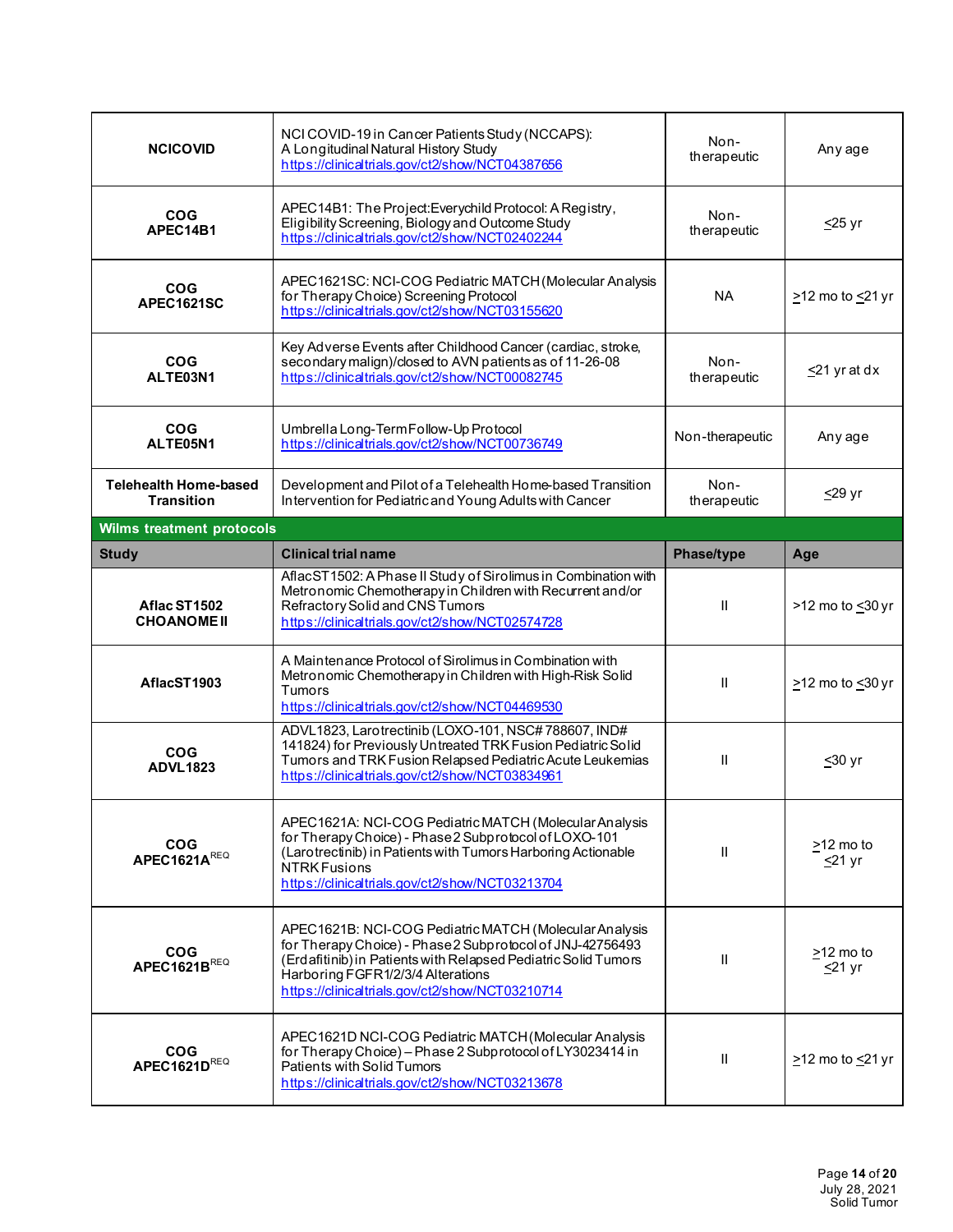| <b>COG</b><br>APEC1621FREQ    | APEC1621F NCI-COG Pediatric MATCH (Molecular Analysis<br>for Therapy Choice) - Phase 2 Subprotocol of Ensartinib in<br>Patients with Tumors Harboring ALK or ROS1 Genomic<br>Alterations<br>https://clinicaltrials.gov/ct2/show/NCT03213652                                               | $\mathbf{II}$ | $\geq$ 12 mo to $\leq$ 21 yr |
|-------------------------------|-------------------------------------------------------------------------------------------------------------------------------------------------------------------------------------------------------------------------------------------------------------------------------------------|---------------|------------------------------|
| <b>COG</b><br>APEC1621GREQ    | APEC1621G NCI-COG Pediatric MATCH (Molecular Analysis<br>for Therapy Choice) - Phase 2 Subprotocol of Vemurafenib in<br>Patients with Tumors Harboring Actionable BRAF V600<br><b>Mutations</b><br>https://clinicaltrials.gov/ct2/show/NCT0322003                                         | $\mathbf{II}$ | $\geq$ 12 mo to $\leq$ 21 yr |
| <b>COG</b><br>APEC1621HREQ    | APEC1621H NCI-COG Pediatric MATCH (Molecular Analysis<br>for Therapy Choice)-Phase 2 Subprotocol of Olaparib in<br>Patients with Tumors Harboring Defects in DNA Damage<br><b>Repair Genes</b><br>https://clinicaltrials.gov/ct2/show/NCT03233204                                         | $\mathbf{II}$ | $\geq$ 12 mo to $\leq$ 21 yr |
| <b>COG</b><br>APEC1621IREQ    | APEC1621I NCI-COG Pediatric MATCH (Molecular Analysis for<br>Therapy Choice)-Phase 2 Subprotocol of Palbociclib in<br>Patients with Tumors Harboring Activating Alterations in Cell<br><b>Cycle Genes</b><br>https://dinicaltrials.gov/ct2/show/NCT03526250                               | Ш             | $\geq$ 12 mo to $\leq$ 21 yr |
| <b>COG</b><br><b>AREN1721</b> | AREN1721, A Randomized Phase 2 Trial of Axitinib/Nivolumab<br>Combination Therapy vs. Single Agent Axitinib or Nivolumab for<br>the Treatment of TFR/Translocation Renal Cell Cancinoma<br>(tRCC) Across All Age Groups<br>https://clinicaltrials.gov/ct2/show/NCT03595124                | $\mathbf{I}$  | $\geq$ 12 mo                 |
| <b>COG</b><br>AREN1921REQ     | AREN1921, Treatment of Newly Diagnosed Diffuse Anaplastic<br>Wilms Tumors (DAWT) and Relapsed Favorable<br>Histology Wilms Tumors (FHWT)<br>https://clinicaltrials.gov/ct2/show/NCT04322318                                                                                               | Ш             | $≤30$ yr                     |
| <b>COG</b><br><b>ADVL1721</b> | A Non-randomized, Open-label, Multi-center, Phase I/II Study of<br>PI3K Inhibitor Copanlisib in Pediatric Patients with<br>Relapsed/Refractory Solid Tumors or Lymphoma<br>https://clinicaltrials.gov/ct2/show/NCT03458728                                                                | 1/11          | $\geq$ 6 mo to $\leq$ 21 yr  |
| lgnyta<br><b>RXDX-101-03</b>  | A Phase I/Ib, Open-Label, Dose-Escalation and Expansion<br>Study of Entrectinib (RXDX-101) in Children and Adolescents<br>with Recurrentor Refractory Solid Tumors and Primary CNS<br><b>Tumors</b><br>https://dinicaltrials.gov/ct2/show/NCT02650401                                     | I/Ib          | $>2$ to<br>$22$ yr           |
| LOXO-EXT-17005                | LOXO-EXT-17005: A Phase 1/2 Study of the TRK Inhibitor<br>LOXO-195 in Adult and Pediatric Subjects with Previously<br><b>Treated NTRK Fusion Cancers</b><br>https://clinicaltrials.gov/ct2/show/NCT03215511                                                                               | I/II          | $\geq$ 1 mo                  |
| <b>COG</b><br><b>ADVL1414</b> | ADVL1414, A Phase 1 Study of Selinexor (KPT-330, IND#<br>125052), A Selective XPO1 Inhibitor, in Recurrent and<br>Refractory Pediatric Solid Tumors, including CNS Tumors<br>https://clinicaltrials.gov/ct2/show/NCT02323880                                                              |               | $\geq$ 12 mo to $\leq$ 21 yr |
| <b>COG</b><br><b>ADVL1514</b> | ADVL1514, A Phase 1 Study of ABI-009 (Nab-Rapamycin)<br>(IND#133537) in Pediatric Patients with Recurrent or<br>Refractory Solid Tumors, Including CNS Tumors as a Single<br>Agent and in Combination with Temozolomide and Irinotecan<br>https://clinicaltrials.gov/ct2/show/NCT02975882 |               | $\geq$ 12 mo to $\leq$ 21 yr |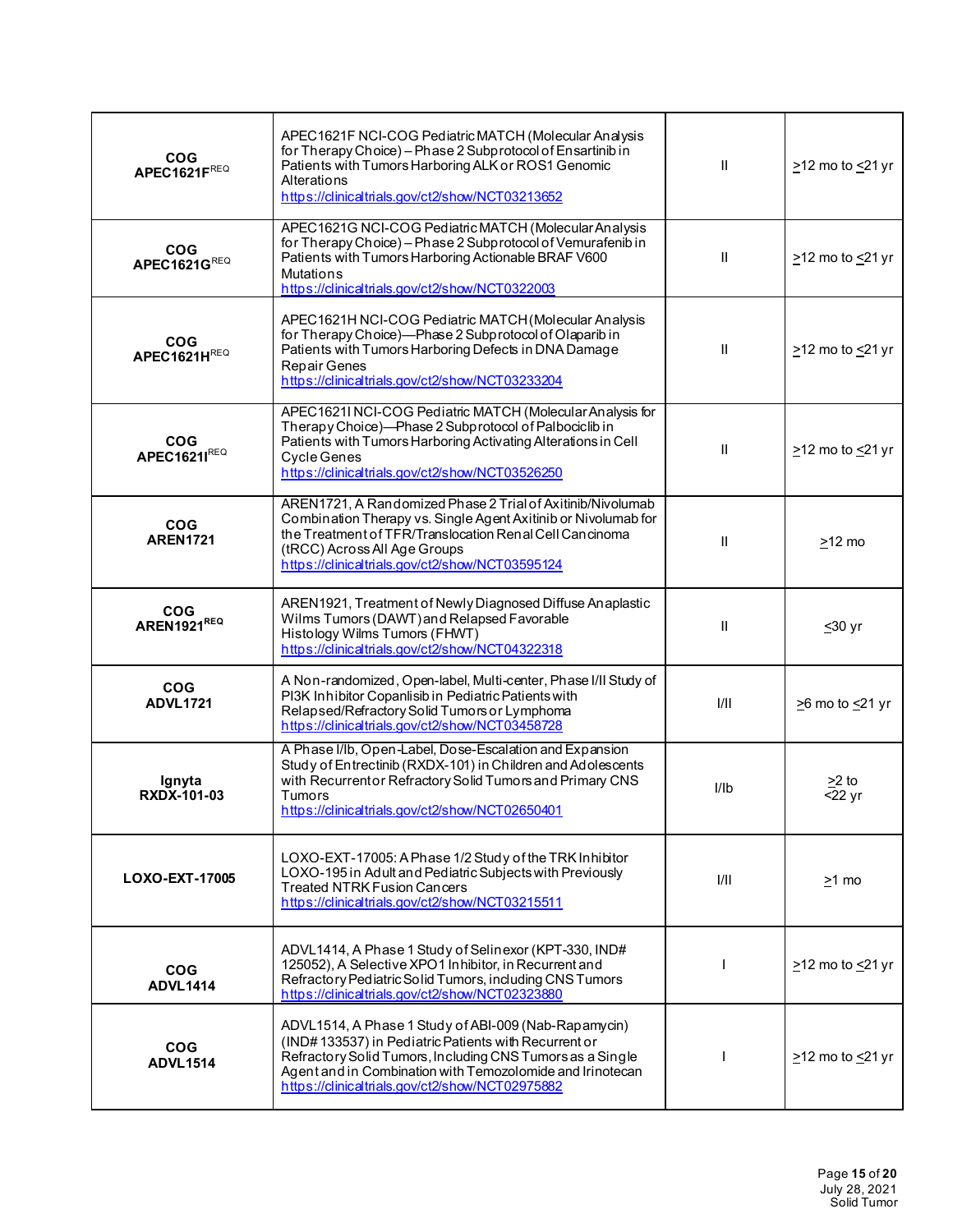| <b>COG</b><br><b>ADVL1921</b>     | Phase 1 Study to Evaluate the Safety and Phrmacokinetics of<br>Palbociclib (Ibrance®) in Combination with Irinotecan and<br>Temozolomide in Pediatric Patients with Recurrent or<br>Refractory Solid Tumors<br>https://clinicaltrials.gov/ct2/show/NCT03709680        |                     | $\geq$ to<br>$\overline{5}$ 21 yr     |
|-----------------------------------|-----------------------------------------------------------------------------------------------------------------------------------------------------------------------------------------------------------------------------------------------------------------------|---------------------|---------------------------------------|
| AflacST1501                       | Aflac ST1501, A Phase I Study of Abemacicib in Children with<br>Newly Diagnosed Diffuse Intrinsic Pontine Glioma and in<br>Children with Recurrent and Refractory Solid Tumors Including<br>Malignant Brain Tumors<br>https://clinicaltrials.gov/ct2/show/NCT02644460 |                     | $≥2$ to<br>$≤25$ yr                   |
| AflacST1603 GemAbrax              | AflacST1603: A Phase 1 Study Using Nab-paclitaxel<br>(Abraxane®) in Combination with Gemcitabine for Pediatric<br>Relapsed and Refractory Solid Tumors<br>https://clinicaltrials.gov/ct2/show/NCT038507491                                                            |                     | $\geq$ 6 mo to $\leq$ 30 yr           |
| <b>AbbVie</b><br>M13-833          | A Phase 1 Study of the Safety and Pharmacokinetics of<br>Venetoclax in Pediatric and Young Adult Patients with<br>Relapsed or Refractory Malignancies<br>https://clinicaltrials.gov/ct2/show/NCT03236857                                                              |                     | $<$ 25 yr                             |
| <b>UCSD Cabozantinib</b><br>cisRA | A National Phase I Study of Cabozantinib in Combination with<br>13-cis-Retinoic Acid in Children with Relapsed or Refractory<br>Solid Tumors<br>https://clinicaltrials.gov/ct2/show/NCT03611595                                                                       |                     | $\geq$ 2 to<br>$\overline{\leq}26$ yr |
|                                   | Wilms biology, supportive treatment and non-therapeutic protocols                                                                                                                                                                                                     |                     |                                       |
|                                   |                                                                                                                                                                                                                                                                       |                     |                                       |
| <b>Study</b>                      | <b>Clinical trial name</b>                                                                                                                                                                                                                                            | Phase/type          | Age                                   |
| AflacPM1702                       | Aflac Precision Medicine Program (APMP) Study                                                                                                                                                                                                                         | Non-therapeutic     | $30$ yr                               |
| <b>CCPS</b>                       | Childhood Cancer Predisposition Study (CCPS)<br>https://clinicaltrials.gov/ct2/show/NCT04511806                                                                                                                                                                       | Non-<br>therapeutic | <21 yr primary<br>subi                |
| <b>NCICOVID</b>                   | NCI COVID-19 in Cancer Patients Study (NCCAPS):<br>A Longitudinal Natural History Study<br>https://clinicaltrials.gov/ct2/show/NCT04387656                                                                                                                            | Non-<br>therapeutic | Any age                               |
| <b>COG</b><br>APEC14B1            | APEC14B1: The Project: Everychild Protocol: A Registry,<br>Eligibility Screening, Biology and Outcome Study<br>https://clinicaltrials.gov/ct2/show/NCT02402244                                                                                                        | Non-<br>therapeutic | ≤25 yr                                |
| <b>COG</b><br><b>APEC1621SC</b>   | APEC1621SC: NCI-COG Pediatric MATCH (Molecular Analysis<br>for Therapy Choice) Screening Protocol<br>https://clinicaltrials.gov/ct2/show/NCT03155620                                                                                                                  | NA.                 | >12 mo to <21 yr                      |
| <b>COG</b><br>AREN03B2REQ         | Renal Tumors Classification, Biology, and Banking Study<br>https://clinicaltrials.gov/ct2/show/NCT00898365                                                                                                                                                            | Biology             | $30 yr$                               |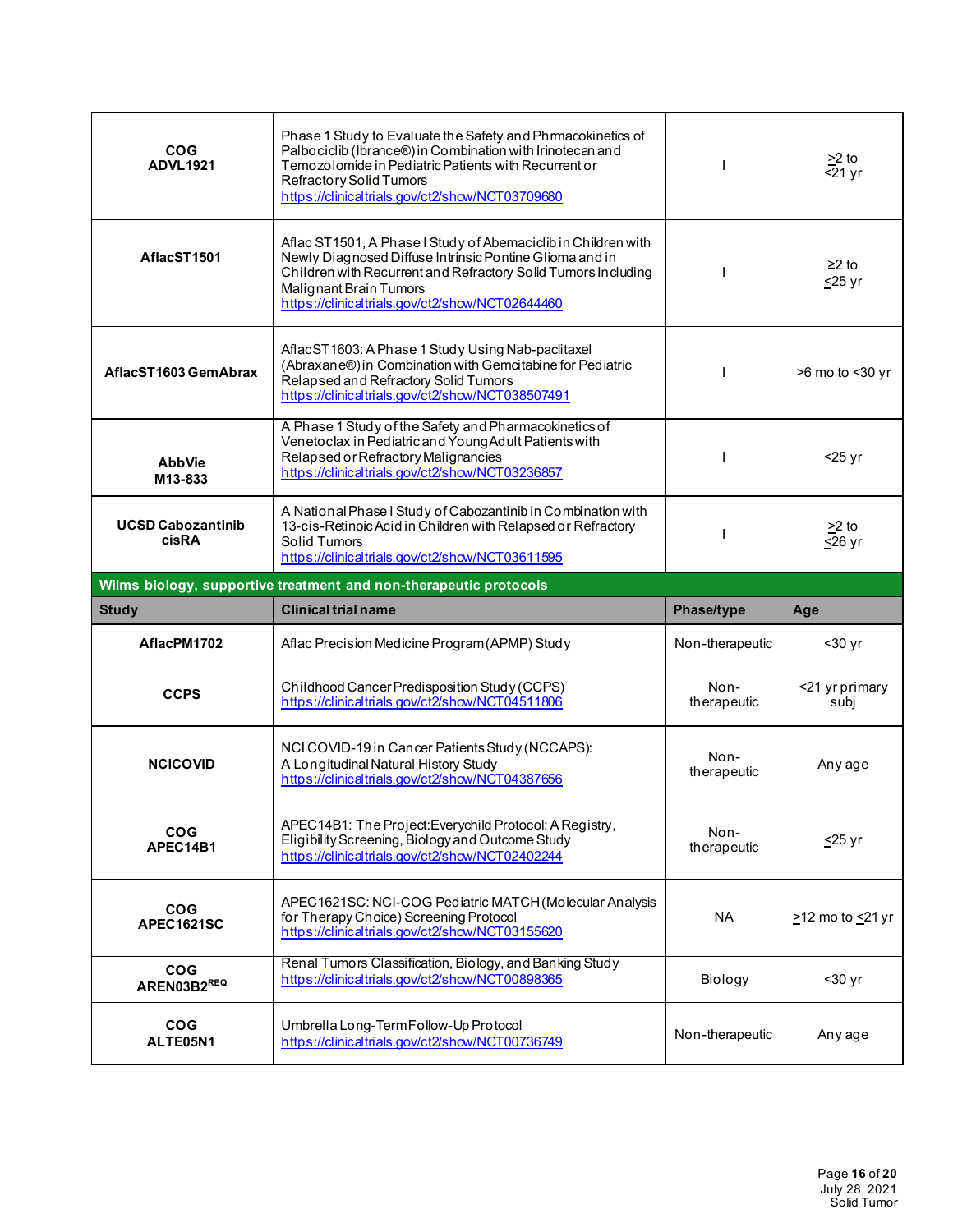| <b>Telehealth Home-based</b><br><b>Transition</b> | Development and Pilot of a Telehealth Home-based Transition<br>Intervention for Pediatric and Young Adults with Cancer                                                                                                                                                                                                                                                                          | Non-<br>therapeutic | $\leq$ 29 yr                                                                                    |
|---------------------------------------------------|-------------------------------------------------------------------------------------------------------------------------------------------------------------------------------------------------------------------------------------------------------------------------------------------------------------------------------------------------------------------------------------------------|---------------------|-------------------------------------------------------------------------------------------------|
|                                                   | Other solid tumor and rare tumor treatment protocols                                                                                                                                                                                                                                                                                                                                            |                     |                                                                                                 |
| <b>Study</b>                                      | <b>Clinical trial name</b>                                                                                                                                                                                                                                                                                                                                                                      | Phase/type          | Age                                                                                             |
| <b>COG</b><br><b>AGCT1531</b>                     | AGCT1531: A Phase 3 Study of Active Surveillance for Low<br>Risk and a Randomized Trial of Carboplatin vs. Cisplatin for<br>Standard Risk Pediatric and Adult Patients with Germ Cell<br>Tumors<br>https://clinicaltrials.gov/ct2/show/NCT03067181                                                                                                                                              | III                 | <u>Low Risk:</u> <50 yr<br>Std<br>Risk 1: <11 yr<br>Std<br>Risk 2:<br>$\geq$ 11 to<br>$<$ 25 yr |
| <b>COG</b><br><b>AGCT1532</b>                     | Phase 3 Accelerated BEP Trial: A Randomised Phase 3 Trial of<br>Accelerated versus Standard BEP Chemotherapy for Patients<br>with Intermediate and Poor-risk Metastatic Germ Cell Tumors                                                                                                                                                                                                        | III                 | ≥11 to ≤45 yr                                                                                   |
| <b>Alliance</b><br>A031102                        | A Randomized Phase III Trial Comparing Conventional-dose<br>Chemotherapy using Paclitaxel, Ifosfamide, and Cisplatin (TIP)<br>with High-dose Chemotherapy using Mobilizing Paclitaxel plus<br>Ifosfamide followed by High-dose Carboplatin and Etoposide<br>(TI-CE) as First Salvage Treatment in Relapsed or Refractory<br>Germ Cell Tumors<br>https://clinicaltrials.gov/ct2/show/NCT02375204 | III                 | $\geq$ 14 yr males<br>only                                                                      |
| Aflac ST1502<br><b>CHOANOME II</b>                | AflacST1502: A Phase II Study of Sirolimus in Combination with<br>Metronomic Chemotherapy in Children with Recurrent and/or<br>Refractory Solid and CNS Tumors<br>https://clinicaltrials.gov/ct2/show/NCT02574728                                                                                                                                                                               | $\mathbf{I}$        | >12 mo to <30 yr                                                                                |
| AflacST1903                                       | A Maintenance Protocol of Sirolimus in Combination with<br>Metronomic Chemotherapy in Children with High-Risk Solid<br>Tumors<br>https://clinicaltrials.gov/ct2/show/NCT04469530                                                                                                                                                                                                                | Ш                   | $\geq$ 12 mo to $\leq$ 30 yr                                                                    |
| <b>COG</b><br><b>ADVL1823</b>                     | ADVL1823, Larotrectinib (LOXO-101, NSC#788607, IND#<br>141824) for Previously Untreated TRK Fusion Pediatric Solid<br>Tumors and TRK Fusion Relapsed Pediatric Acute Leukemias<br>https://clinicaltrials.gov/ct2/show/NCT03834961                                                                                                                                                               | Ш                   | $≤30$ yr                                                                                        |
| <b>COG</b><br>APEC1621AREQ                        | APEC1621A: NCI-COG Pediatric MATCH (Molecular Analysis<br>for Therapy Choice) - Phase 2 Subprotocol of LOXO-101<br>(Larotrectinib) in Patients with Tumors Harboring Actionable<br><b>NTRK Fusions</b><br>https://clinicaltrials.gov/ct2/show/NCT03213704                                                                                                                                       | Ш                   | >12 mo to<br>$<$ 21 yr                                                                          |
| <b>COG</b><br>APEC1621BREQ                        | APEC1621B: NCI-COG Pediatric MATCH (Molecular Analysis<br>for Therapy Choice) - Phase 2 Subprotocol of<br>JNJ-42756493 (Erdafitinib) in Patients with Relapsed Pediatric<br>Solid Tumors Harboring FGFR1/2/3/4 Alterations<br>https://clinicaltrials.gov/ct2/show/NCT03210714                                                                                                                   | Ш                   | $\geq$ 12 mo to<br>$\leq$ 21 yr                                                                 |
| <b>COG</b><br>APEC1621DREQ                        | APEC1621D NCI-COG Pediatric MATCH (Molecular Analysis<br>for Therapy Choice) - Phase 2 Subprotocol of LY3023414 in<br>Patients with Solid Tumors<br>https://clinicaltrials.gov/ct2/show/NCT03213678                                                                                                                                                                                             | Ш                   | $\geq$ 12 mo to $\leq$ 21 yr                                                                    |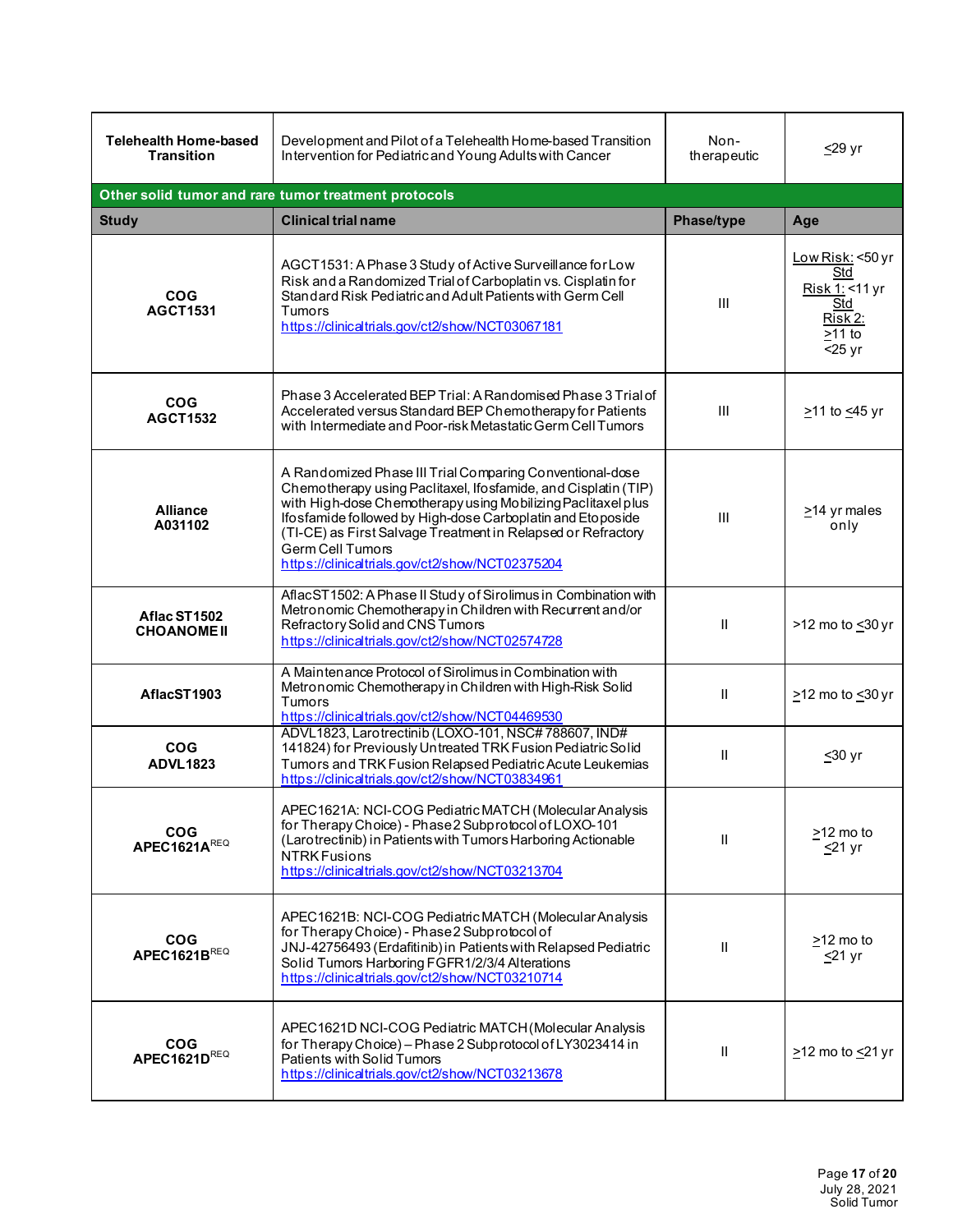| <b>COG</b><br>APEC1621FREQ    | APEC1621F NCI-COG Pediatric MATCH (Molecular Analysis<br>for Therapy Choice) - Phase 2 Subprotocol of Ensartinib in<br>Patients with Tumors Harboring ALK or ROS1 Genomic<br>Alterations<br>https://dinicaltrials.gov/ct2/show/NCT03213652                                   | Ш    | $\geq$ 12 mo to $\leq$ 21 yr |
|-------------------------------|------------------------------------------------------------------------------------------------------------------------------------------------------------------------------------------------------------------------------------------------------------------------------|------|------------------------------|
| <b>COG</b><br>APEC1621GREQ    | APEC1621G NCI-COG Pediatric MATCH (Molecular Analysis<br>for Therapy Choice) - Phase 2 Subprotocol of Vemurafenib in<br>Patients with Tumors Harboring Actionable BRAF V600<br><b>Mutations</b><br>https://clinicaltrials.gov/ct2/show/NCT0322003                            | Ш    | $\geq$ 12 mo to $\leq$ 21 yr |
| <b>COG</b><br>APEC1621HREQ    | APEC1621H NCI-COG Pediatric MATCH (Molecular Analysis<br>for Therapy Choice)-Phase 2 Subprotocol of Olaparib in<br>Patients with Tumors Harboring Defects in DNA Damage<br>Repair Genes<br>https://clinicaltrials.gov/ct2/show/NCT03233204                                   | Ш    | $\geq$ 12 mo to $\leq$ 21 yr |
| <b>COG</b><br>APEC1621IREQ    | APEC1621I NCI-COG Pediatric MATCH (Molecular Analysis for<br>Therapy Choice)-Phase 2 Subprotocol of Palbociclib in<br>Patients with Tumors Harboring Activating Alterations in Cell<br>Cycle Genes<br>https://clinicaltrials.gov/ct2/show/NCT03526250                        | Ш    | $\geq$ 12 mo to $\leq$ 21 yr |
| <b>COG</b><br><b>ARST1921</b> | ARST1921, A Safety, Pharmacokinetic and Efficacy Study of a<br>γ-Secretase Inhibitor, Nirogacestat (PF-03084014; IND#<br>146375), in Children and Adolescents with Progressive,<br>Surgically Unresectable Desmoid Tumors<br>https://clinicaltrials.gov/ct2/show/NCT04195399 | Ш    | >12 mo to <18 yr             |
| <b>LCH-IV (NACHO)</b>         | LCH-IV International Collaborative Treatment Protocol for<br>Children and Adolescents with Langerhans Cell Histiocytosis<br>https://clinicaltrials.gov/ct2/show/NCT02205762                                                                                                  | Ш    | $≤18$ yr                     |
| Ignyta<br><b>RXDX-101-03</b>  | A Phase I/Ib, Open-Label, Dose-Escalation and Expansion<br>Study of Entrectinib (RXDX-101) in Children and Adolescents<br>with Recurrentor Refractory Solid Tumors and Primary CNS<br><b>Tumors</b><br>https://clinicaltrials.gov/ct2/show/NCT02650401                       | I/Ib | >2 to<br>$\overline{5}22$ yr |
| LOXO-EXT-17005                | LOXO-EXT-17005: A Phase 1/2 Study of the TRK Inhibitor<br>LOXO-195 in Adult and Pediatric Subjects with Previously<br><b>Treated NTRK Fusion Cancers</b><br>https://clinicaltrials.gov/ct2/show/NCT03215511                                                                  | 1/11 | $\geq$ 1 mo                  |
| AflacST1501                   | Aflac ST1501, A Phase I Study of Abemaciclib in Children with<br>Newly Diagnosed Diffuse Intrinsic Pontine Glioma and in<br>Children with Recurrent and Refractory Solid Tumors Including<br>Malignant Brain Tumors<br>https://clinicaltrials.gov/ct2/show/NCT02644460       |      | $≥2$ to<br>$\leq$ 25 yr      |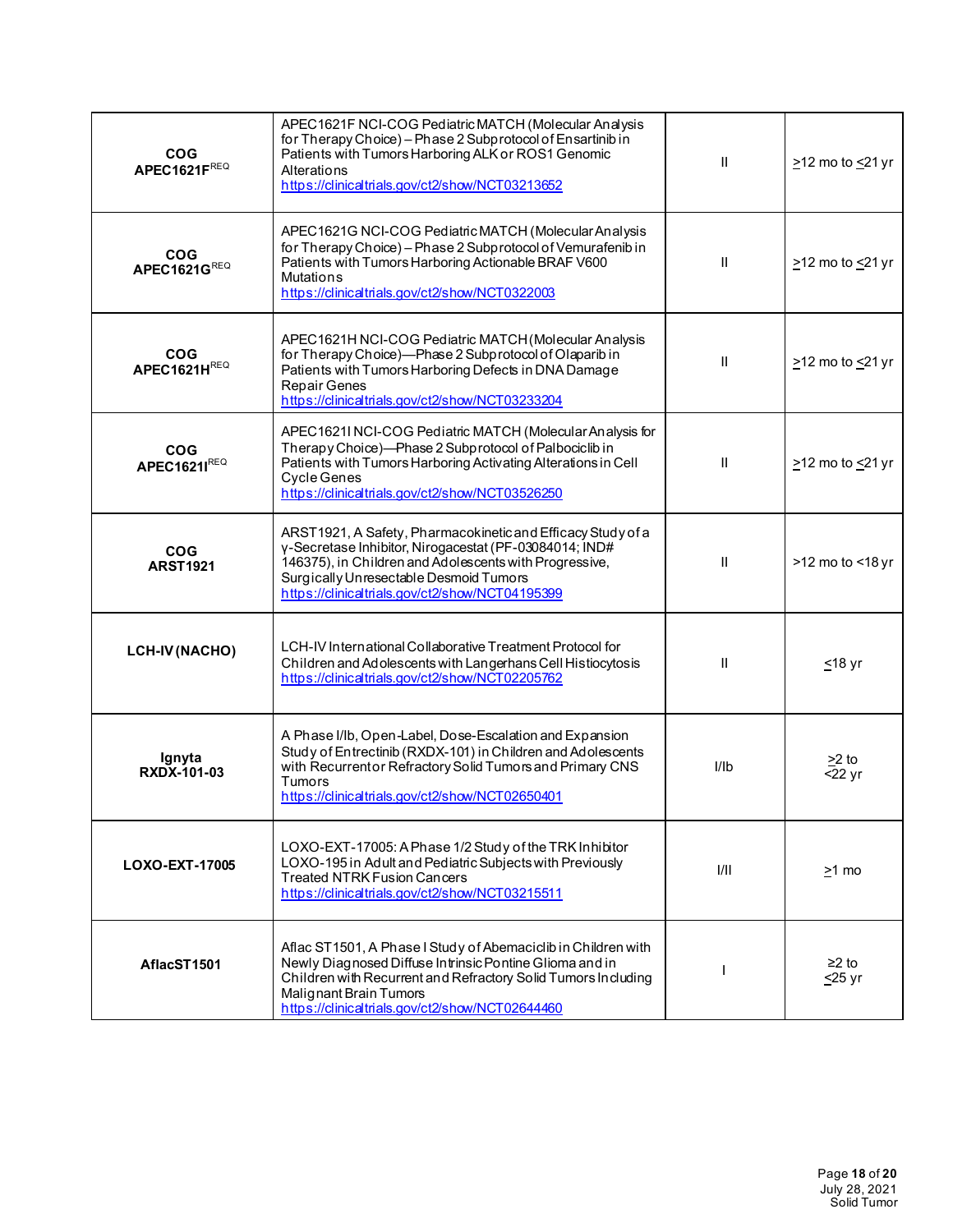| AflacST1603 GemAbrax              | AflacST1603: A Phase 1 Study Using Nab-paclitaxel<br>(Abraxane®) in Combination with Gemcitabine for Pediatric<br>Relapsed and Refractory Solid Tumors<br>https://clinicaltrials.gov/ct2/show/NCT038507491 |                     | $\geq$ 6 mo to $\leq$ 30 yr  |
|-----------------------------------|------------------------------------------------------------------------------------------------------------------------------------------------------------------------------------------------------------|---------------------|------------------------------|
| <b>EZH-102</b>                    | A Phase I Study of the EZH2 Inhibitor Tazemetostat in Pediatric<br>Subjects with Relapsed or Refractory INI1-Negative Tumors or<br>Synovial Sarcoma<br>https://clinicaltrials.gov/ct2/show/NCT02601937     |                     | $\geq$ 6 mo to $\leq$ 21 yr  |
| <b>AbbVie</b><br>M13-833          | A Phase 1 Study of the Safety and Pharmacokinetics of<br>Venetoclax in Pediatric and Young Adult Patients with<br>Relapsed or Refractory Malignancies<br>https://clinicaltrials.gov/ct2/show/NCT03236857   |                     | $<$ 25 yr                    |
| <b>UCSD Cabozantinib</b><br>cisRA | A National Phase I Study of Cabozantinib in Combination with<br>13-cis-Retinoic Acid in Children with Relapsed or Refractory<br>Solid Tumors<br>https://clinicaltrials.gov/ct2/show/NCT03611595            |                     | $>2$ to<br>$\leq$ 26 yr      |
| <b>IMPACT</b>                     | Informational Meetings for Planning and Coordinating<br>Treatment (IMPACT)                                                                                                                                 | Ш                   | $\geq$ 1 to <18 yr           |
|                                   |                                                                                                                                                                                                            |                     |                              |
|                                   | Other solid tumor and rare tumor biology, supportive treatment and non-therapeutic protocols                                                                                                               |                     |                              |
| <b>Study</b>                      | <b>Clinical trial name</b>                                                                                                                                                                                 | <b>Phase/type</b>   | Age                          |
| AflacPM1702                       | Aflac Precision Medicine Program (APMP) Study                                                                                                                                                              | Non-therapeutic     | $30$ yr                      |
| <b>CCPS</b>                       | Childhood Cancer Predisposition Study (CCPS)<br>https://clinicaltrials.gov/ct2/show/NCT04511806                                                                                                            | Non-<br>therapeutic | <21 yr primary<br>subj       |
| <b>NCICOVID</b>                   | NCI COVID-19 in Cancer Patients Study (NCCAPS):<br>A Longitudinal Natural History Study<br>https://clinicaltrials.gov/ct2/show/NCT04387656                                                                 | Non-<br>therapeutic | Any age                      |
| <b>COG</b><br>APEC14B1            | APEC14B1: The Project: Everychild Protocol: A Registry,<br>Eligibility Screening, Biology and Outcome Study<br>https://clinicaltrials.gov/ct2/show/NCT02402244                                             | Non-<br>therapeutic | <u>≤</u> 25 yr               |
| <b>COG</b><br>APEC1621SC          | APEC1621SC: NCI-COG Pediatric MATCH (Molecular Analysis<br>for Therapy Choice) Screening Protocol<br>https://clinicaltrials.gov/ct2/show/NCT03155620                                                       | <b>NA</b>           | $\geq$ 12 mo to $\leq$ 21 yr |